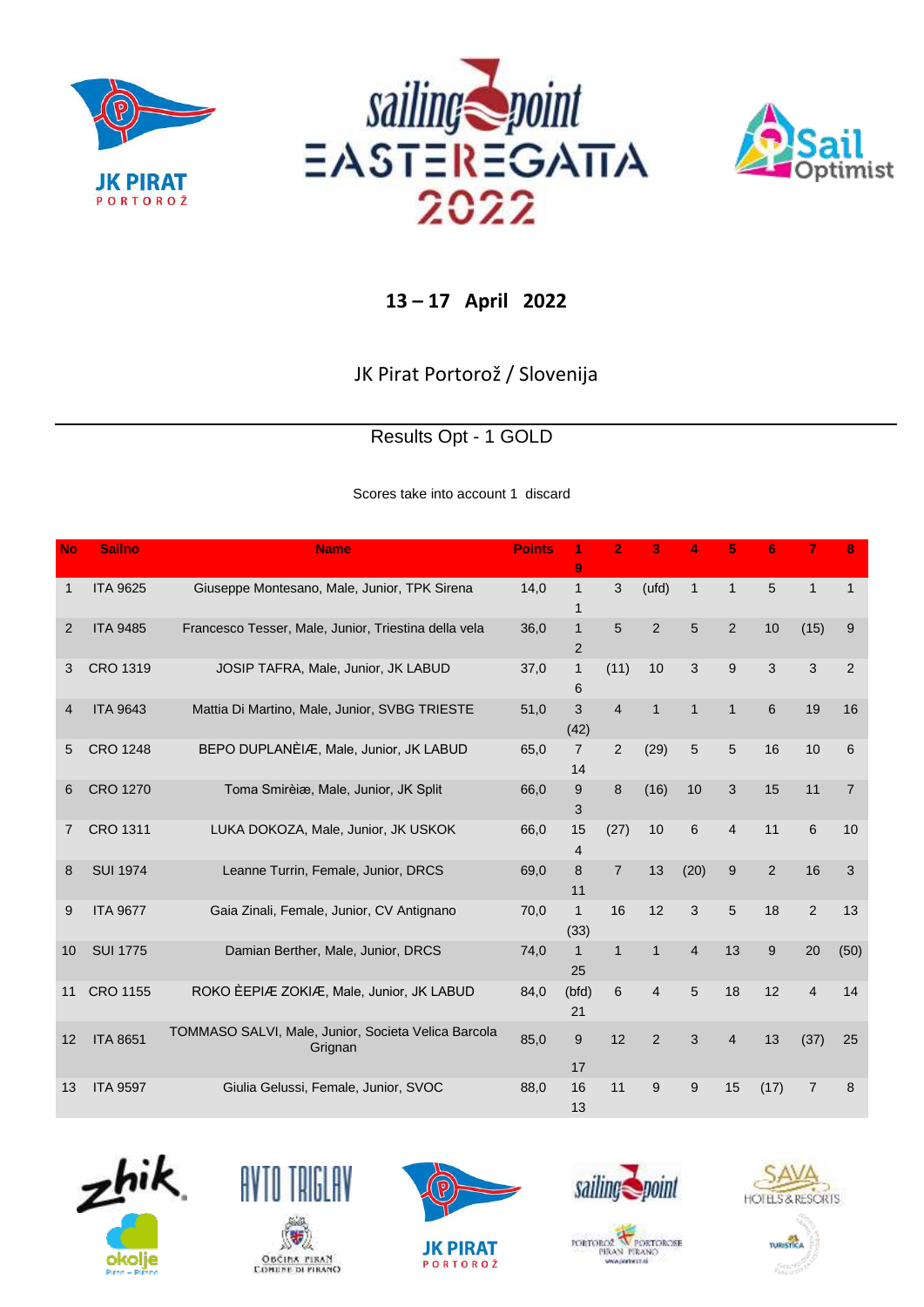| 14 | <b>ITA 9693</b>  | Bianca Marchesini, Female, Junior, Fraglia Vela Malcesine  | 89,0  | 4<br>24                | $\mathbf{1}$   | $\overline{2}$   | 3              | 3                | 24             | (49)  | 28   |
|----|------------------|------------------------------------------------------------|-------|------------------------|----------------|------------------|----------------|------------------|----------------|-------|------|
| 15 | <b>SUI 1797</b>  | Nicolo Carrara, Male, Junior, Yacht Club Ascona            | 94,0  | (22)<br>5              | 6              | 21               | 7              | 22               | 20             | 9     | 4    |
| 16 | <b>CRO 1284</b>  | Nina Marusic, Female, Junior, JK Zvir                      | 94,0  | 10<br>15               | 13             | $\overline{7}$   | 5              | 5                | 22             | (43)  | 17   |
| 17 | <b>SLO 255</b>   | Jaka Valjavec, Male, Junior, Jk Izola                      | 104,0 | $\overline{c}$<br>22   | 6              | $\mathbf{1}$     | 5              | $\mathbf{1}$     | 47             | (bfd) | 20   |
| 18 | <b>SUI 1943</b>  | Jacob Bründler, Male, Junior, Segelclub Enge SCE           | 113,0 | $\overline{4}$<br>27   | 3              | $\sqrt{5}$       | $\overline{c}$ | $\overline{7}$   | (ufd)          | 32    | 33   |
| 19 | <b>CZE 845</b>   | Jiri Tomes, Male, Junior, JK Ceska Lipa                    | 115,0 | 30<br>8                | 15             | (bfd)            | 12             | 6                | 8              | 21    | 15   |
| 20 | <b>ITA 9128</b>  | Noah Barbiero, Male, Junior, TPK Sirena                    | 116,0 | 5<br>29                | 5              | (30)             | 11             | 6                | 14             | 25    | 21   |
| 21 | MLT <sub>5</sub> | Jonas Micallef, Male, Junior, RMYC                         | 119,0 | 25<br>10               | 3              | $\overline{c}$   | (36)           | 34               | 26             | 8     | 11   |
| 22 | <b>SUI 1902</b>  | Romain Surdez, Male, Junior, Bordée de Tribord             | 126,0 | 32<br>$\overline{7}$   | 26             | (36)             | 7              | 13               | 31             | 5     | 5    |
| 23 | <b>SUI 1953</b>  | Lars Keller, Male, Junior, YCA Arbon                       | 127,0 | 21<br>18               | 18             | 9                | (ufd)          | $\overline{c}$   | $\overline{7}$ | 13    | 39   |
| 24 | <b>ITA 9102</b>  | Matteo Mioni, Male, Junior, Societa Velica Barcola Grignan | 132,0 | $\overline{7}$<br>(37) | 29             | 14               | 11             | $\mathbf{1}$     | 25             | 22    | 23   |
| 25 | <b>SUI 1948</b>  | Mark Benczur, Male, Junior, Swiss CR2                      | 133,0 | 5<br>28                | 20             | $\boldsymbol{9}$ | $\mathbf{1}$   | 4                | (38)           | 28    | 38   |
| 26 | <b>SLO 377</b>   | mark rodica, Male, Junior, JK BURJA IZOLA                  | 133,0 | 18<br>9                | 12             | (bfd)            | 8              | 8                | 32             | 14    | 32   |
| 27 | <b>CRO 1232</b>  | JAKOV DOKOZA, Male, Junior, JK USKOK                       | 137,0 | 8<br>36                | 9              | 3                | 4              | 11               | 21             | 45    | (68) |
| 28 | <b>SUI 1973</b>  | Edward Hirsch, Male, Junior, SNG                           | 141,0 | 21<br>(39)             | 13             | 26               | 10             | 16               | $\mathbf{1}$   | 18    | 36   |
| 29 | <b>ITA 9390</b>  | Alessio Santostefano, Male, Junior, SVOC                   | 144,0 | $\overline{2}$<br>26   | 26             | (42)             | 8              | 11               | 35             | 24    | 12   |
| 30 | <b>CZE 819</b>   | Beata Dokoupilova, Female, Junior, Jachtklub Brno          | 145,0 | 19<br>30               | $\overline{7}$ | 9                | 9              | 13               | 27             | (38)  | 31   |
| 31 | <b>AUT 1318</b>  | Lang Konstantin, Male, Junior, SCT                         | 146,0 | 9<br>12                | 18             | 26               | 15             | 32               | (41)           | 12    | 22   |
| 32 | <b>SUI 1966</b>  | Eivinn Lofterod, Male, Junior, DRCS                        | 147,0 | $\mathbf{2}$<br>44     | $\mathbf{1}$   | $\boldsymbol{2}$ | $\mathbf{1}$   | 8                | 71             | (bfd) | 18   |
| 33 | <b>CZE 859</b>   | Tomas Peterka, Male, Junior, Cesky Yacht Klub              | 153,0 | $\sqrt{4}$<br>19       | 14             | 3                | 51             | 11               | 4              | 47    | (56) |
| 34 | <b>AUT 1206</b>  | Antonia Senger-Weiss, Female, Junior, YCB                  | 156,0 | 10<br>(60)             | $\mathbf{1}$   | $\overline{7}$   | $\overline{c}$ | 14               | 59             | 34    | 29   |
| 35 | <b>SUI 1865</b>  | Luna Zueger, Female, Junior, DRCS                          | 164,0 | 15<br>35               | 15             | 6                | 13             | (35)             | 23             | 23    | 34   |
| 36 | <b>GER 1348</b>  | Darius Hartig, Male, Junior, Potsdamer Yacht Club          | 170,0 | (bfd)<br>61            | 8              | 14               | 10             | $\boldsymbol{7}$ | 19             | 27    | 24   |
| 37 | <b>CRO 1266</b>  | Marta Loliæ, Female, Junior, JK Split                      | 179,0 | 19<br>16               | 19             | 13               | 2              | (ufd)            | 39             | 41    | 30   |
| 38 | <b>ITA 9385</b>  | Giovanni Montesano, Male, Cadet, TPK Sirena                | 186,0 | 2<br>51                | 4              | 8                | 4              | $\sqrt{5}$       | 48             | (71)  | 64   |
| 39 | <b>SUI 1900</b>  | Andrea Vitali, Male, Junior, CVLL                          | 187,0 | 13<br>20               | $\overline{7}$ | (46)             | 17             | 29               | 44             | 31    | 26   |
| 40 | <b>SUI 1971</b>  | Tino Durrer, Male, Junior, DRCS                            | 189,0 | 17<br>41               | 43             | 16               | $\overline{c}$ | 13               | 30             | (53)  | 27   |











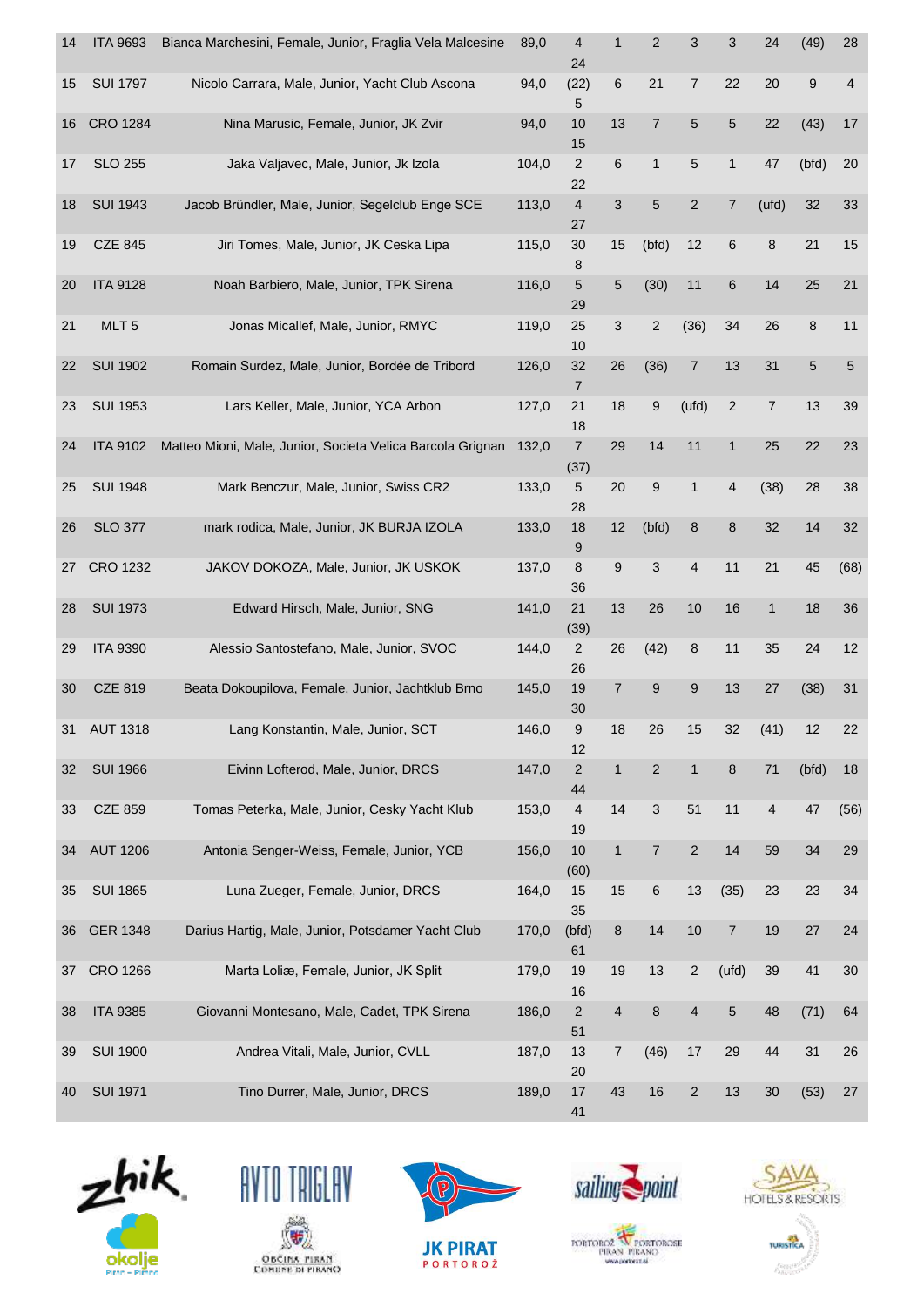| 41 | <b>SUI 1863</b>  | Tristan Schnitzer, Male, Junior, CVVT                     | 191,0 | 25<br>(53)           | 29             | 10           | 18             | 13                        | 29     | 48   | 19   |
|----|------------------|-----------------------------------------------------------|-------|----------------------|----------------|--------------|----------------|---------------------------|--------|------|------|
| 42 | <b>SLO 333</b>   | KRISTIAN PETAROS, Male, Junior, JK BURJA IZOLA            | 194,0 | 36<br>34             | $\overline{7}$ | $\mathbf{1}$ | $\overline{c}$ | 6                         | (72)   | 50   | 58   |
| 43 | <b>SUI 1856</b>  | Bertschy Thibault, Male, Junior, CNV                      | 202,0 | $\overline{7}$<br>23 | 8              | 25           | 13             | 8                         | 45     | 73   | (76) |
| 44 | <b>GER 1392</b>  | Zelda Spraul, Female, Junior, VSaW                        | 204,0 | 30<br>43             | 19             | 14           | 6              | 8                         | (58)   | 39   | 45   |
| 45 | <b>ITA 9476</b>  | Zala Sterni, Female, Junior, TPK Sirena                   | 205,0 | 3<br>47              | 11             | 21           | 27             | 15                        | 37     | (51) | 44   |
| 46 | <b>TUR 121</b>   | Kaya Osman Uner, Male, Junior, ISTANBUL SAILING<br>CLUB   | 214,0 | (bfd)<br>32          | $\mathbf{1}$   | 16           | 22             | 34                        | 49     | 17   | 43   |
| 47 | <b>SUI 1805</b>  | Mattys Burmeister, Male, Junior, Club Nautique Pully      | 216,0 | 9<br>(57)            | 15             | 4            | 39             | 14                        | 43     | 52   | 40   |
| 48 | <b>ITA 9434</b>  | Antoniazzi Gabriele, Male, Junior, Y.C. Adriaco           | 219,0 | (bfd)<br>45          | 10             | 34           | 18             | 10                        | 34     | 33   | 35   |
| 49 | <b>SLO 912</b>   | Liam Al-Dilaimi, Male, Junior, JK JADRO KOPER             | 222,0 | 6<br>38              | 12             | (55)         | 24             | 28                        | 33     | 35   | 46   |
| 50 | <b>CRO 1299</b>  | RICARDO JURETIÆ, Male, Junior, JK OPATIJA                 | 223,0 | 39<br>63             | 16             | 3            | 11             | 12                        | (65)   | 26   | 53   |
| 51 | AUT 13511        | Kris Wagner, Male, Cadet, UYC MATTSEE                     | 225,0 | 14<br>56             | 25             | 7            | 4              | 3                         | 61     | (66) | 55   |
| 52 | <b>SUI 1862</b>  | Svenja Müller, Female, Junior, DRCS                       | 228,0 | (bfd)<br>31          | 15             | 13           | 16             | 29                        | 51     | 36   | 37   |
| 53 | <b>TUR 122</b>   | Mehmet Erkut Budak, Male, Cadet, ISTANBUL SAILING<br>CLUB | 231,0 | 17<br>55             | 4              | 8            | 16             | 17                        | 55     | 59   | (60) |
| 54 | <b>SUI 1713</b>  | Muster Lewin, Male, Junior, CR2                           | 232,0 | 6<br>46              | 14             | 26           | 16             | (52)                      | 46     | 30   | 48   |
| 55 | <b>ITA 9574</b>  | Nicolo Santoro, Male, Cadet, Triestina della vela         | 233,0 | 8<br>(69)            | 9              | $\mathbf{1}$ | 31             | 3                         | 68     | 61   | 52   |
| 56 | <b>GER 11902</b> | Jonny Seekamp, Male, Cadet, WVH                           | 240,0 | 3<br>70              | 8              | 5            | $\overline{7}$ | $\mathbf{1}$              | 79     | 67   | (81) |
| 57 | <b>CRO 1128</b>  | Marko Barišiæ, Male, Junior, JK Split                     | 241,0 | (bfd)<br>40          | 5              | 36           | 15             | 21                        | 28     | 55   | 41   |
| 58 | <b>SUI 1866</b>  | Luis Allamand, Male, Junior, DRCS                         | 262,0 | 11<br>(68)           | 24             | 33           | 13             | 15                        | 63     | 44   | 59   |
| 59 | <b>SLO 313</b>   | Sara domenik, Female, Junior, JK BURJA IZOLA              | 264,0 | (bfd)<br>49          | $\overline{7}$ | 4            | 26             | $\boldsymbol{7}$          | ufd    | 29   | 51   |
| 60 | <b>ITA 9059</b>  | Enrico Finoia, Male, Junior, SVOC                         | 267,0 | 10<br>(dns)          | 16             | 45           | 6              | $\ensuremath{\mathsf{3}}$ | 64     | 54   | 69   |
| 61 | <b>ITA 9481</b>  | Annis Margherita, Female, Junior, Y.C. Adriaco            | 267,0 | (bfd)<br>62          | 19             | 5            | 14             | $\overline{\mathcal{A}}$  | 62     | 40   | 61   |
| 62 | <b>GER 1629</b>  | Malea Hochbaum, Female, Cadet, SSV von 1864               | 272,0 | 27<br>(75)           | 18             | 11           | 27             | 12                        | 67     | 68   | 42   |
| 63 | <b>CRO 1158</b>  | Lorenzo Bertolino, Male, Junior, JK Split                 | 275,0 | 54<br>48             | 9              | $\,$ 8 $\,$  | $30\,$         | 30                        | 50     | 46   | (67) |
| 64 | <b>SLO 811</b>   | Pier Paparella, Male, Junior, JK JADRO KOPER              | 279,0 | $\overline{2}$<br>66 | 33             | 15           | 13             | 5                         | $70\,$ | 75   | (79) |
| 65 | <b>ITA 9484</b>  | Mathilde Tomasin, Female, Junior, SVOC                    | 279,0 | 3<br>64              | 26             | 42           | $\bf 8$        | 38                        | 56     | 42   | (65) |
| 66 | <b>SUI 1864</b>  | Philipp Dneprov, Male, Junior, DRCS                       | 280,0 | 19<br>(dns)          | 32             | 6            | 23             | 22                        | 42     | 56   | 80   |











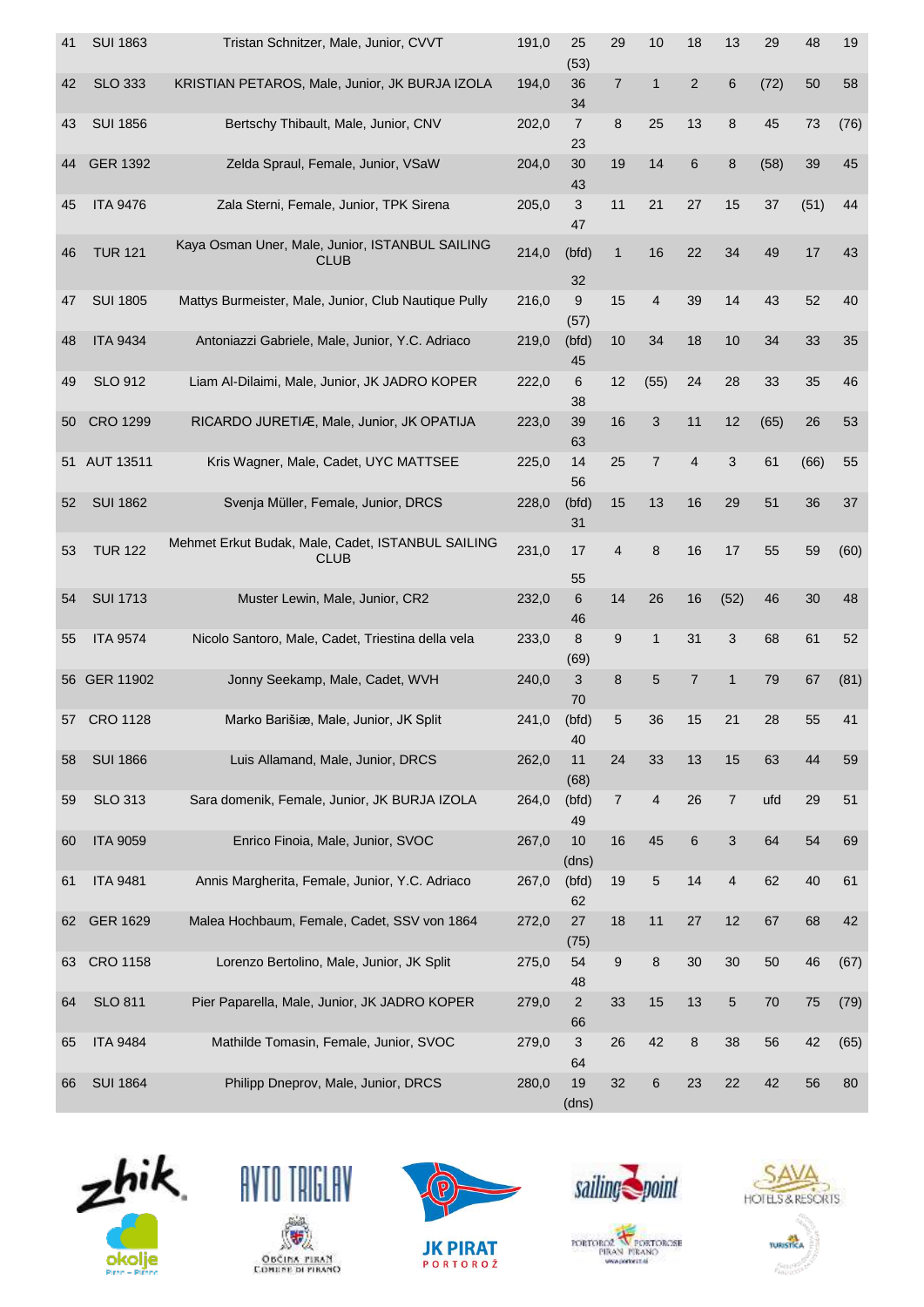| 67 | GER 13487       | Jasper Porthun, Male, Junior, SSV von1894                  | 284,0 | 12<br>59                | 28                      | $\overline{7}$ | 7                | 11               | 81    | 79     | (83) |
|----|-----------------|------------------------------------------------------------|-------|-------------------------|-------------------------|----------------|------------------|------------------|-------|--------|------|
| 68 | <b>GER 1723</b> | Gustav Grünbaum, Male, Junior, Yachtclub Warnow            | 285,0 | 26<br>(67)              | 9                       | 15             | 45               | 11               | 53    | 60     | 66   |
| 69 | <b>SUI 1749</b> | Andre Sorokin, Male, Junior, Societe Nautique de Geneve    | 285,0 | 46<br>52                | 13                      | 12             | 26               | 19               | 40    | (dnf)  | 77   |
| 70 | <b>ITA 9496</b> | Giulio Marassi, Male, Junior, TPK Sirena                   | 286,0 | 15<br>50                | 16                      | 45             | 10               | 18               | 75    | (80)   | 57   |
| 71 | <b>SUI 1957</b> | Yann Van de Vyver, Male, Junior, SNG                       | 289,0 | 14<br>65                | 25                      | (bfd)          | 8                | 23               | 36    | 69     | 49   |
| 72 | <b>SUI 1919</b> | Andrea Avitabile, Male, Junior, CVLL                       | 292,0 | 12<br>(77)              | 26                      | 19             | 23               | $\boldsymbol{9}$ | 66    | 65     | 72   |
| 73 | <b>GER 1522</b> | Dion von Roëll, Male, Junior, VSaW                         | 292,0 | 21<br>54                | 16                      | 10             | 21               | 19               | 60    | (dns)  | dns  |
| 74 | <b>ITA 9714</b> | Julija Albrizio, Female, Junior, Triestina della vela      | 294,0 | 5<br>(dns)              | 46                      | 10             | $\mathbf 1$      | $\overline{2}$   | 78    | 78     | 74   |
| 75 | <b>ITA 9430</b> | Tomaso Maria Picotti, Male, Junior, Fraglia Vela Peschiera | 294,0 | 6<br>dns                | $\overline{2}$          | 3              | 6                | 4                | (dns) | dns    | dns  |
| 76 | <b>SUI 1972</b> | Alina Durrer, Female, Junior, DRCS                         | 302,0 | (bfd)<br>71             | $\overline{c}$          | 29             | $\overline{7}$   | $\overline{7}$   | 74    | 58     | 54   |
| 77 | <b>ITA 9487</b> | Matteo Ravaioli, Male, Junior, Cervia yacht club           | 305,0 | 8<br>dns                | $\overline{c}$          | 11             | 15               | $\boldsymbol{2}$ | 85    | (dnf)  | dnf  |
| 78 | <b>SVK 275</b>  | Lívia Holešová, Female, Junior, YC Limar                   | 311,0 | 26<br>(dns)             | 14                      | 15             | 8                | 32               | 77    | 64     | 75   |
| 79 | <b>CRO 1131</b> | ROKO MLINAR, Male, Cadet, JK USKOK                         | 313,0 | 3<br>dns                | 45                      | 39             | 19               | 17               | 52    | (dns)  | 47   |
| 80 | <b>AUT 1326</b> | Sofia Blassnig, Female, Junior, ScTWV Achensee             | 313,0 | 10<br>74                | 35                      | 36             | 9                | $\,6$            | 73    | 70     | (82) |
| 81 | <b>SVK 82</b>   | Adela Prokopcova, Female, Junior, JK Tatran                | 318,0 | 18<br>(73)              | 11                      | 25             | 21               | 41               | 69    | 63     | 70   |
| 82 | <b>CRO 1283</b> | Toma Grubišiæ, Male, Junior, JK Split                      | 320,0 | 20<br>72                | $\overline{4}$          | 33             | (ufd)            | 12               | 54    | 62     | 63   |
| 83 | <b>GER 1549</b> | Maximilian Kießling, Male, Junior, ASVG                    | 320,0 | 25<br>78                | 10                      | 12             | 29               | 31               | (83)  | 57     | 78   |
| 84 | <b>CRO 1228</b> | Zoran Jakiæ, Male, Junior, JK Split                        | 321,0 | (bfd)<br>58             | 3                       | 32             | 16               | 19               | 57    | 74     | 62   |
| 85 | <b>SUI 1891</b> | Cyril Burmeister, Male, Junior, Club Nautique Pully        | 322,0 | 20<br>(dns)             | 30                      | 25             | 13               | $10$             | 76    | $77\,$ | 71   |
| 86 | <b>SUI 1799</b> | Lena Müller, Female, Cadet, DRCS                           | 326,0 | $\overline{7}$<br>(dns) | 18                      | 14             | $\boldsymbol{9}$ | 38               | 84    | $72\,$ | 84   |
| 87 | <b>SUI 1840</b> | Téo Filliger, Male, Junior, CVN                            | 362,0 | (bfd)<br>79             | 4                       | 4              | 18               | $\sqrt{2}$       | dns   | dns    | 73   |
| 88 | <b>ITA 9271</b> | Andrea Zanin, Male, Junior, Associazione Velica Lido       | 371,0 | 23<br>76                | 14                      | 18             | 19               | 63               | 82    | 76     | (85) |
| 89 | <b>GER 1413</b> | Emil Schimanski, Male, Cadet, RSC 92                       | 405,0 | 11<br>dns               | (bfd)                   | 12             | 15               | 14               | 80    | dnf    | dnf  |
| 90 | <b>GER 1715</b> | Korbinian Grawe, Male, Cadet, CYC                          | 415,0 | (bfd)<br>dns            | $\overline{\mathbf{c}}$ | 6              | 6                | 37               | dns   | dns    | dns  |













Americ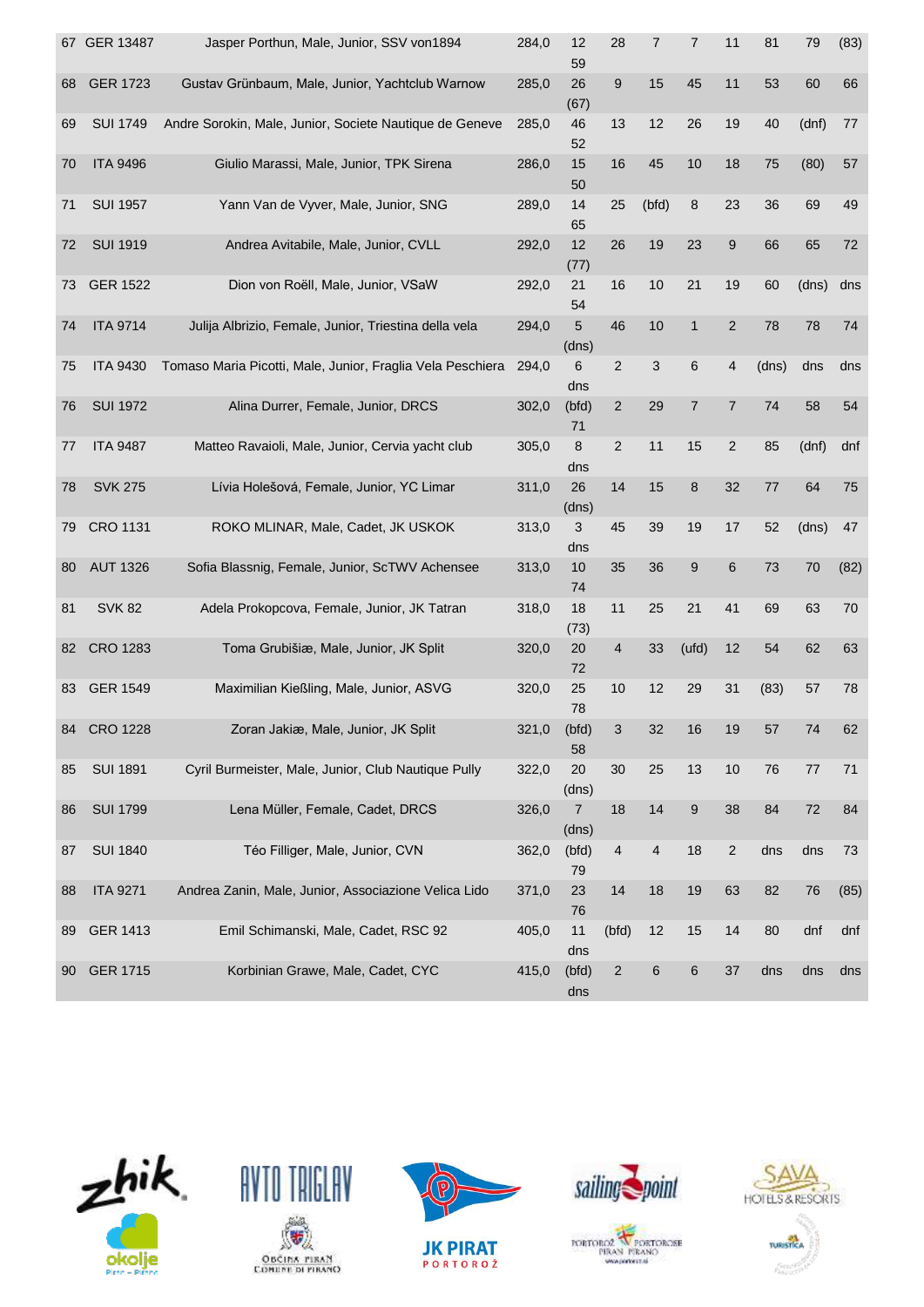### Results Opt - 2 SILVER

#### Scores take into account 1 discard

| <b>No</b>    | <b>Sailno</b>   | <b>Name</b>                                                  | <b>Points</b> | 1<br>7                | $\overline{2}$<br>8  | 3<br>9               | $\overline{4}$ | 5     | 6              |
|--------------|-----------------|--------------------------------------------------------------|---------------|-----------------------|----------------------|----------------------|----------------|-------|----------------|
| $\mathbf{1}$ | <b>SUI 1888</b> | Shari Carrara, Female, Junior, Yacht Club Ascona             | 100,0         | 14<br>3               | (39)<br>1            | 17<br>2              | 27             | 34    | $\overline{2}$ |
| 2            | <b>SUI 1907</b> | Lars Dittel, Male, Junior, Bordée de Tribord                 | 100,0         | 23<br>$\overline{2}$  | 24<br>9              | 9<br>3               | (44)           | 29    | 1              |
| 3            | <b>CZE 769</b>  | Jeremias Prikryl, Male, Junior, Lodni Sporty Kromeriz        | 118,0         | (bfd)<br>$\mathbf{1}$ | 38<br>6              | 6<br>$\mathbf{1}$    | 14             | 41    | 11             |
| 4            | <b>CRO 1251</b> | ANA GRUBELIÆ, Female, Junior, JK USKOK                       | 131,0         | 12<br>16              | (42)<br>10           | 37<br>10             | 12             | 30    | 4              |
| 5            | <b>SUI 1910</b> | Mazuay Morgane, Female, Junior, CNV                          | 138,0         | 32<br>12              | 25<br>5              | 19<br>11             | 31             | (35)  | 3              |
| 6            | <b>CZE 772</b>  | Vladimir Kovac, Male, Junior, CSJ                            | 143,0         | 31<br>$\overline{7}$  | 33<br>3              | 38<br>5              | (51)           | 17    | 9              |
| 7            | <b>CRO 1268</b> | Šime Bosna Ruskoviæ, Male, Junior, JK Split                  | 148,0         | (bfd)<br>5            | 24<br>$\overline{4}$ | 40<br>26             | 14             | 20    | 15             |
| 8            | <b>ITA 9661</b> | Axel Smotlak, Male, Junior, TPK Sirena                       | 151,0         | 34<br>27              | (38)<br>14           | 6<br>14              | 38             | 6     | 12             |
| 9            | <b>CRO 1252</b> | PINA BUBLE, Female, Junior, JK LABUD                         | 158,0         | 13<br>23              | 29<br>$\overline{7}$ | (38)<br>20           | 34             | 24    | 8              |
| 10           | <b>CRO 1290</b> | MARO BRATONJA, Male, Junior, JK OPATIJA                      | 161,0         | (47)<br>6             | 35<br>$\overline{2}$ | 27<br>13             | 36             | 26    | 16             |
| 11           | <b>SUI 1868</b> | Vincent Elbel, Male, Junior, DRCS                            | 162,0         | (bfd)<br>18           | 21<br>12             | 39<br>12             | 14             | 41    | 5              |
| 12           | <b>AUT 187</b>  | Keno Pulte, Male, Junior, WSA                                | 163,0         | 22<br>8               | 38<br>17             | (67)<br>8            | 21             | 39    | 10             |
| 13           | <b>SUI 1962</b> | Henri Rothacher, Male, Junior, Seglervereinigung Thalwil     | 167,0         | (bfd)<br>17           | 40<br>20             | 20<br>4              | 28             | 32    | 6              |
| 14           | <b>TUR 127</b>  | Osman Resat Kozikoglu, Male, Junior, ISTANBUL SAILING CLUB   | 169,0         | (41)<br>14            | 23<br>27             | 19<br>15             | 41             | 10    | 20             |
| 15           | <b>ITA 9402</b> | Giulia Marella, Female, Junior, Compagnia della Vela Venezia | 170,0         | 40<br>4               | (55)<br>18           | 18<br>18             | 20             | 33    | 19             |
| 16           | <b>CZE 868</b>  | Lukas Krc, Male, Junior, CSJ                                 | 170,0         | 35<br>24              | 28<br>16             | 15<br>27             | (36)           | 12    | 13             |
| 17           | <b>GER 1619</b> | Julius Mögelin, Male, Junior, SGaM                           | 177,0         | (bfd)<br>15           | 30<br>15             | 27<br>24             | 16             | 20    | 30             |
| 18           | <b>GER 1702</b> | Inga Martina Hörnke, Female, Junior, SGaM                    | 183,0         | 24<br>10              | 28<br>19             | (39)<br>19           | $30\,$         | 39    | 14             |
| 19           | <b>GER 1510</b> | Ariel Szreider, Male, Junior, Segel Club Ahoi                | 183,0         | (58)<br>11            | 11<br>29             | 22<br>$30\,$         | 46             | 16    | 18             |
| 20           | <b>AUT 880</b>  | Simon Koller, Male, Junior, BYC                              | 191,0         | (bfd)<br>13           | 23<br>8              | 25<br>23             | 30             | 48    | 21             |
| 21           | <b>ITA 9483</b> | Edoardo Finoia, Male, Junior, SVOC                           | 197,0         | 21<br>25              | 40<br>22             | 36<br>$\overline{7}$ | 22             | (ufd) | 24             |
| 22           | <b>GER 1313</b> | Edda Sperling, ?, Junior, SYC Schweriner Yachtclub           | 208,0         | 17<br>(50)            | 32<br>36             | 21<br>21             | 29             | 15    | 37             |











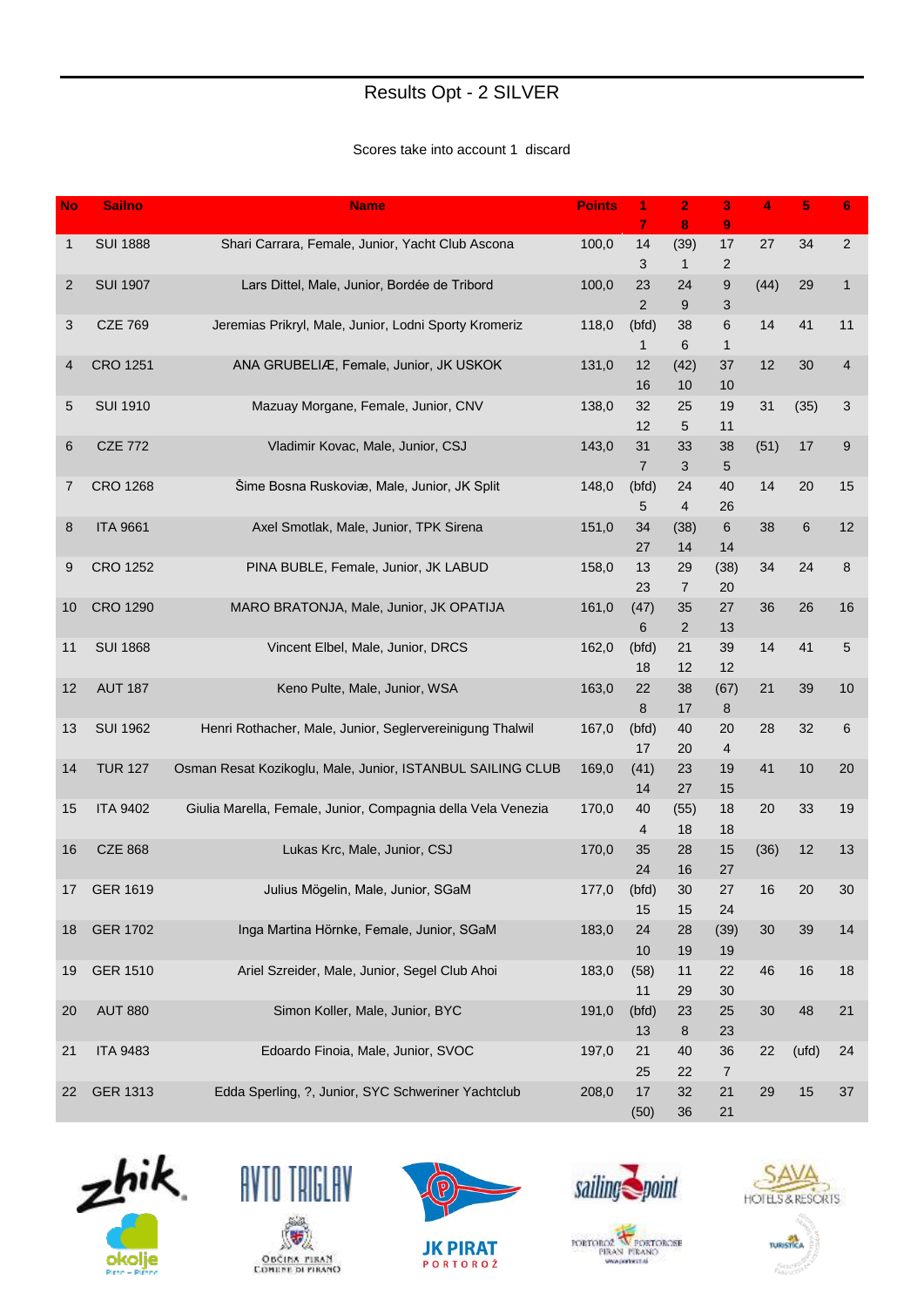| 23 | <b>ITA 9655</b> | Eugenio Maria Junior Amato, Male, Junior, Fraglia Vela Peschiera    | 209,0 | 16          | 22          | 31                   | 22    | 28 | (47)           |
|----|-----------------|---------------------------------------------------------------------|-------|-------------|-------------|----------------------|-------|----|----------------|
|    |                 |                                                                     |       | 46          | 28          | 16                   |       |    |                |
| 24 | <b>GER 1711</b> | Matty Urban, Male, Junior, SYC Schweriner Yachtclub                 | 210,0 | 16<br>9     | 43<br>33    | (47)<br>28           | 18    | 38 | 25             |
| 25 | <b>SLO 383</b>  | JEAN JAKOB VEŽNAVER, Male, Junior, JK BURJA IZOLA                   | 217,0 | 32<br>20    | 13<br>(52)  | 50<br>29             | 28    | 22 | 23             |
| 26 | <b>GER 1630</b> | Timeon Rieckhof, Male, Junior, Schweriner Segler Verein             | 222,0 | (bfd)<br>42 | 19<br>24    | 20<br>43             | 26    | 21 | 27             |
| 27 | <b>ITA 9386</b> | Alessandro Mangione, Male, Cadet, TPK Sirena                        | 224,0 | 56<br>34    | 49<br>13    | 22<br>(ufd)          | 24    | 9  | 17             |
| 28 | <b>GER 1173</b> | Sebastian Backhaus, Male, Junior, Potsdamer Yacht Club              | 224,0 | 31<br>35    | 19<br>41    | 32<br>17             | 26    | 23 | (41)           |
| 29 | <b>ITA 8307</b> | Quaiat Francesco, Male, Junior, Y.C. Adriaco                        | 225,0 | 25<br>(45)  | 22<br>31    | 23<br>32             | 27    | 31 | 34             |
| 30 | <b>ITA 9662</b> | spirito Olivia, Female, Junior, Cervia yacht club                   | 226,0 | 37<br>26    | 41<br>23    | (64)<br>37           | 12    | 24 | 26             |
| 31 | <b>GER 1415</b> | Jaro Hoffmann, Male, Junior, SSVLG                                  | 229,0 | 10<br>29    | 36<br>37    | 12<br>35             | (51)  | 20 | 50             |
| 32 | <b>SUI 1929</b> | Charlotte Siret, Female, Junior, Club Nautique Pully                | 238,0 | 16<br>21    | 21<br>11    | ufd<br>9             | 55    | 14 | (dns)          |
| 33 | <b>SUI 1817</b> | Florian Tibaldo, Male, Junior, CVLL                                 | 244,0 | 9<br>40     | (dsq)<br>30 | 40<br>6              | 24    | 28 | 67             |
| 34 | <b>ITA 8206</b> | Vika Škerlavaj, Female, Junior, TPK Sirena                          | 251,0 | 42<br>49    | 22<br>(51)  | 15<br>22             | 29    | 33 | 39             |
| 35 | <b>AUT 1271</b> | Willem Wesling, Male, Junior, SCTWV                                 | 255,0 | (bfd)<br>30 | 10<br>40    | 35<br>38             | 31    | 28 | 43             |
| 36 | <b>SUI 1859</b> | Tenma Rösti, Male, Junior, CNV                                      | 256,0 | 19<br>(57)  | 25<br>57    | 32<br>51             | 25    | 15 | 32             |
| 37 | <b>TUR 123</b>  | Sezer Ege Tezel, Male, Junior, ISTANBUL SAILING CLUB                | 256,0 | 43<br>32    | (44)<br>44  | 23<br>33             | 34    | 18 | 29             |
| 38 | <b>SLO 82</b>   | Lina Sorta, Female, Junior, JK Pirat Portorož                       | 259,0 | 6<br>28     | 53<br>38    | 54<br>25             | 45    | 10 | (60)           |
| 39 | <b>SVK 905</b>  | Valéria Kocanová, Female, Junior, YC Limar                          | 259,0 | 12<br>22    | 23<br>(ufd) | 18<br>ufd            | 46    | 39 | $\overline{7}$ |
| 40 | <b>GER 1368</b> | Elias Hartig, Male, Junior, Potsdamer Yacht Club                    | 259,0 | bfd<br>19   | 27<br>21    | 24<br>(dns)          | 38    | 17 | 22             |
| 41 | <b>GER 1574</b> | Fredrik Hörner, Male, Junior, RSC 92                                | 265,0 | 5<br>53     | 28<br>32    | (bfd)<br>44          | 40    | 25 | 38             |
| 42 | <b>SLO 750</b>  | Filip Luka Butinar, Male, Junior, JK Pirat Portorož                 | 268,0 | 37<br>(dns) | 18<br>43    | 13<br>57             | 18    | 30 | 52             |
| 43 | <b>SLO 984</b>  | Lana Al-Dilaimi, Female, Junior, JK JADRO KOPER                     | 269,0 | 27<br>39    | 27<br>26    | 52<br>48             | 43    | 7  | (65)           |
| 44 | <b>GER 1719</b> | Paul Lepa, Male, Junior, PYC                                        | 270,0 | 55<br>37    | 17<br>25    | 29<br>47             | (58)  | 27 | 33             |
| 45 | <b>ITA 9599</b> | Arianna Maccarinelli, Female, Junior, Societa Canottieri Garda Salo | 270,0 | 28<br>43    | 24<br>(55)  | 41<br>49             | 20    | 25 | 40             |
| 46 | <b>SUI 1829</b> | Grégoire Radue, Male, Junior, Club Nautique Pully                   | 277,0 | 33<br>48    | 39<br>(dns) | 11<br>34             | 49    | 19 | 44             |
| 47 | <b>SLO 317</b>  | HANA LUKAS OVEN, Female, Junior, JK BURJA IZOLA                     | 292,0 | 21<br>54    | 20<br>46    | 31<br>(dns)          | 43    | 19 | 58             |
| 48 | GER 13592       | Johann Quandt, Male, Junior, SSV                                    | 293,0 | 28<br>58    | 34<br>61    | $\overline{4}$<br>45 | 45    | 18 | (70)           |
| 49 | <b>GER 1312</b> | Annelie Kraatz, Female, Junior, RSC92                               | 293,0 | 32<br>59    | 21<br>35    | $\bf 8$<br>31        | (ufd) | 52 | 55             |











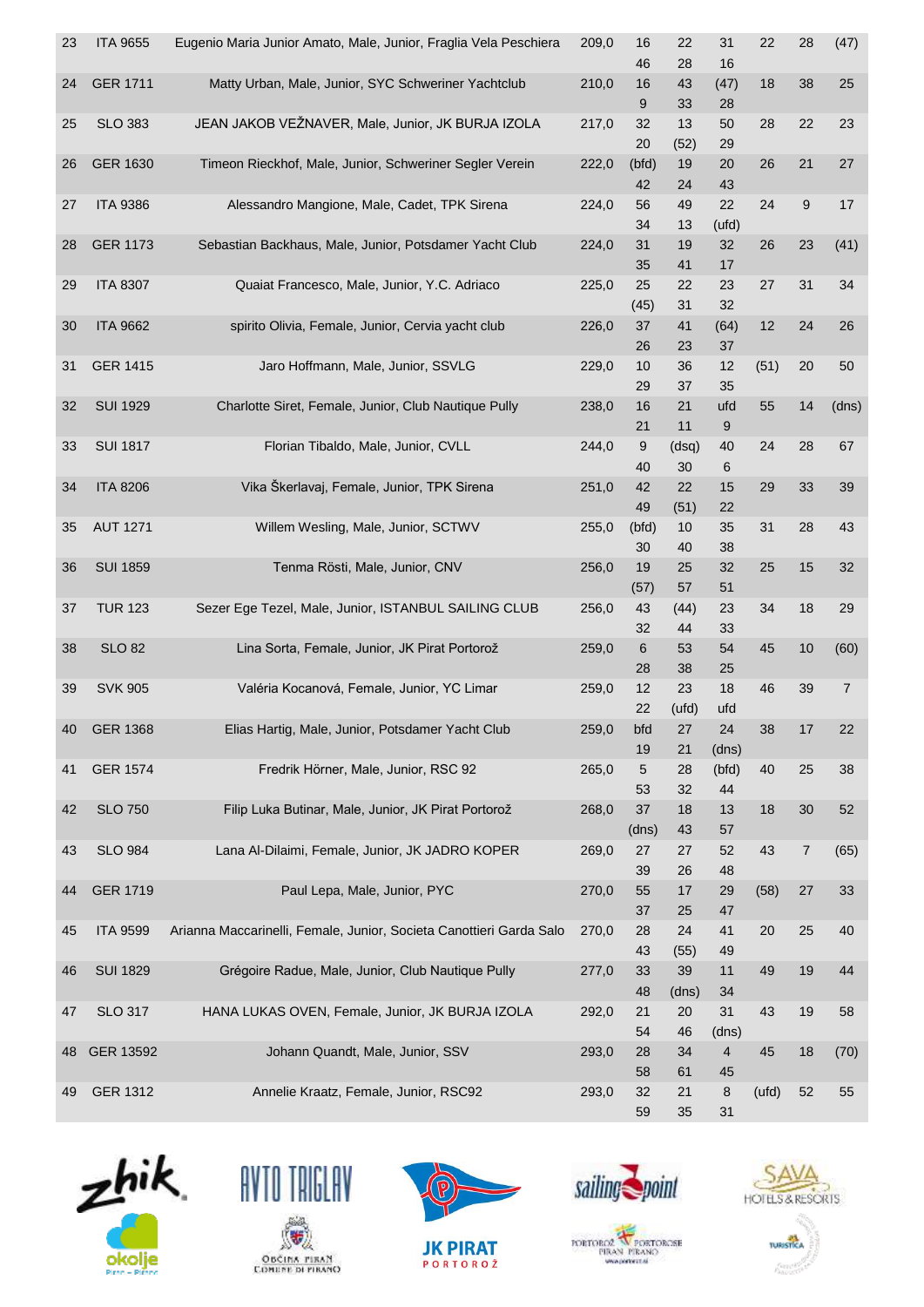| 50 | <b>SUI 1635</b> | Jan Lopienski, Male, Junior, CNV                                  | 294,0 | 17<br>(55)            | 47<br>53        | 5<br>41           | $\overline{4}$ | dne  | 36    |
|----|-----------------|-------------------------------------------------------------------|-------|-----------------------|-----------------|-------------------|----------------|------|-------|
| 51 | <b>ITA 9376</b> | Anna Bianca Gasparini, Female, Cadet, LNI Trieste                 | 295,0 | 47<br>56              | 20<br>48        | 28<br>50          | $9\,$          | 37   | (57)  |
| 52 | <b>SUI 1780</b> | Evan Lamarche, Male, Junior, Club Nautique Pully                  | 295,0 | 38<br>44              | 12<br>39        | 18<br>(dns)       | 35             | 56   | 53    |
| 53 | <b>GER 1511</b> | Nino von Roëll, Male, Junior, VSaW                                | 301,3 | 24<br>dns             | 25<br>dns       | 26<br>(dns)       | 36             | dnf  | dns   |
| 54 | <b>GER 1548</b> | Jan Mattis Busch, Male, Junior, Yacht Club Wieck                  | 305,0 | 14<br>31              | 63<br>47        | 17<br>36          | 33             | (64) | 64    |
| 55 | <b>GER 1440</b> | Annick Reuter, Female, Cadet, RSC92                               | 309,0 | 35<br>(63)            | 55<br>49        | 17<br>56          | 21             | 22   | 54    |
| 56 | <b>GER 1467</b> | Ben Caspi, Male, Junior, VSaW                                     | 310,0 | 39<br>33              | 37<br>42        | 21<br>(dns)       | 59             | 31   | 48    |
| 57 | <b>SUI 1810</b> | Thierry Stucki, Male, Junior, SYH                                 | 311,0 | bfd<br>41             | 35<br>45        | 27<br>(ufd)       | 21             | 23   | 28    |
| 58 | <b>GER 1135</b> | Anton Hoschka, Male, Junior, YCBG e.V.                            | 320,0 | 19<br>52              | 15<br>(dns)     | 24<br>dns         | 40             | 47   | 31    |
| 59 | <b>SLO 711</b>  | Lara Hummel, Female, Junior, JK JADRO KOPER                       | 320,0 | 51<br>38              | 34<br>50        | 40<br>(58)        | 22             | 29   | 56    |
| 60 | <b>GER 1752</b> | Johannes Schuetz, Male, Junior, Potsdamer Yacht Club              | 320,0 | (bfd)<br>36           | 23<br>54        | 37<br>42          | 35             | 31   | 62    |
| 61 | <b>AUT 767</b>  | Lisa Vinazzer, Female, Junior, UYCAS                              | 329,0 | 22<br>60              | 34<br>62        | 43<br>55          | 11             | (67) | 42    |
| 62 | <b>AUT 1339</b> | Carla WALTERSDORFER, Female, Junior, YC Hard                      | 332,0 | bfd<br>47             | 9<br>(dns)      | 30<br>40          | 23             | 47   | 45    |
| 63 | <b>ITA 8873</b> | Alba Maria Zardetto, Female, Junior, Compagnia della Vela Venezia | 336,0 | bfd<br>(ufd)          | 45<br>34        | 31<br>39          | 14             | 33   | 49    |
| 64 | <b>ITA 8337</b> | Radessich Christian, Male, Junior, SVOC                           | 345,0 | $\overline{7}$<br>64  | 30<br>56        | 46                | 47             | 26   | 69    |
| 65 | <b>SUI 1861</b> | Léonie Andrey, Female, Junior, Bordée de Tribord                  | 348,0 | 32<br>dnf             | 17              | (dns)<br>14<br>46 | 39             | 16   | (dnf) |
| 66 | <b>SLO 663</b>  | Miha Rebec, Male, Junior, JK Olimpic                              | 352,0 | 18                    | dns<br>31       | 11                | 64             | 40   | 63    |
| 67 | <b>CRO 1288</b> | VITA ERCEG, Female, Junior, JK OPATIJA                            | 356,0 | 61<br>20<br>(dns)     | 64<br>17<br>dns | (dns)<br>5<br>dns | 41             | 43   | 46    |
| 68 | <b>SUI 1844</b> | Camille Vallotton, Female, Junior, CVVT                           | 362,0 | 8                     | dsq             | $30\,$<br>52      | 42             | 12   | 35    |
| 69 | <b>SUI 1860</b> | Loic Gigandet, Male, Junior, RCO                                  | 365,0 | (dns)<br>bfd<br>(dns) | dns<br>27<br>63 | 20<br>54          | $17$           | 32   | 61    |
| 70 | <b>AUT 57</b>   | Emile SOULIER, Male, Junior, YCP                                  | 373,0 | 30<br>(dns)           | 46<br>dns       | 27<br>53          | 19             | 55   | 51    |
| 71 | <b>SUI 1934</b> | Jan Huppertz, Male, Junior, DRCS                                  | 376,0 | 20<br>(dns)           | 21<br>dns       | 47<br>dns         | 22             | 23   | 59    |
| 72 | <b>ITA 8379</b> | Ferluga Alessandro, Male, Junior, Y.C. Adriaco                    | 385,0 | 29<br>(dns)           | 41<br>dns       | 3<br>dns          | 37             | 23   | 68    |
| 73 | <b>SUI 1584</b> | Jesse Zueger, Male, Cadet, DRCS                                   | 392,0 | 38<br>dns             | 14<br>dns       | 8<br>dns          | 23             | 33   | (dns) |
| 74 | <b>SLO 187</b>  | Filip Valjavec, Male, Junior, Jk Izola                            | 392,0 | bfd<br>51             | 8<br>59         | 23<br>dns         | 24             | 44   | (dns) |
| 75 | GER 13500       | Anneli Stengel, Female, Junior, Yachtclub Warnow                  | 397,0 | 39<br>(dns)           | 6<br>dns        | 13<br>dns         | 48             | 36   | $71$  |
| 76 | <b>AUT 955</b>  | David Vogl, Male, Cadet, SVW-YS                                   | 401,0 | 12<br>dns             | 36<br>dns       | 24<br>dns         | 43             | 10   | (dns) |











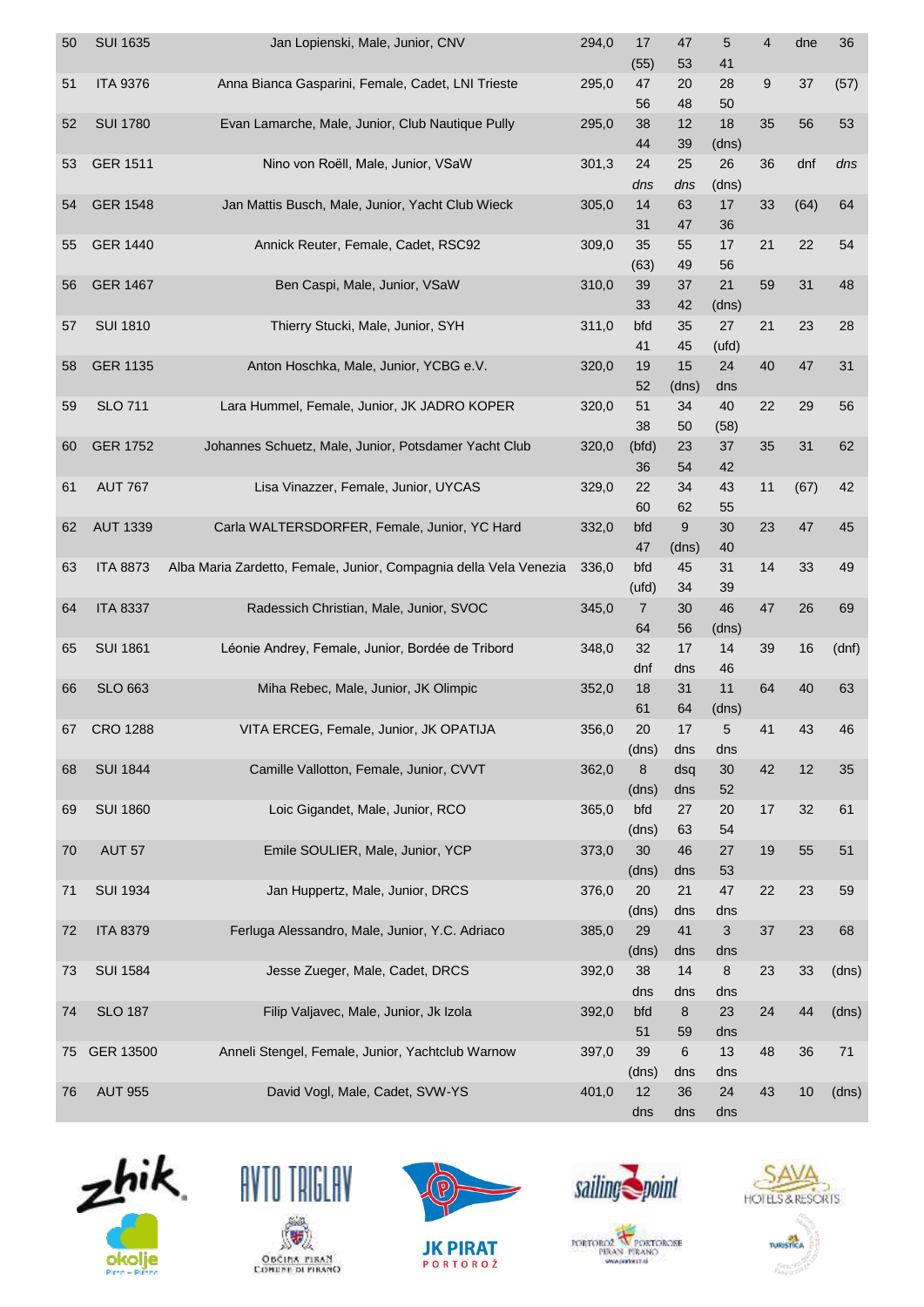| 77 | <b>GER 1429</b>  | Finn Rustler, Male, Junior, TSG                          | 403,0 | 31<br>(dns) | 17<br>dns  | 29<br>dns  | 42  | 27 | 73    |
|----|------------------|----------------------------------------------------------|-------|-------------|------------|------------|-----|----|-------|
| 78 | <b>ITA 9082</b>  | Matteo Romillo, Male, Cadet, Fraglia Vela Peschiera      | 416,0 | 13<br>dns   | 58<br>dns  | 35<br>ufd  | 20  | 14 | (dns) |
| 79 | CZE <sub>2</sub> | Tereza Chlumska, Female, Junior, JMJ Stare Splavy        | 416,0 | 13<br>dns   | 36<br>dns  | 41<br>dns  | 29  | 21 | (dns) |
| 80 | <b>SLO 83</b>    | Jure Radiè Kocjan, Male, Junior, JK Pirat Portorož       | 420,0 | 29<br>62    | 6<br>(dns) | dsq<br>dns | 38  | 30 | 72    |
| 81 | <b>ITA 9452</b>  | Sara Goffi, Female, Cadet, Societa Canottieri Garda Salo | 423,0 | 36<br>dns   | 20<br>dns  | 16<br>dns  | 39  | 36 | (dns) |
| 82 | <b>SUI 1600</b>  | Diego Chervet, Male, Junior, RCO                         | 424,0 | 13<br>dns   | 60<br>58   | 17<br>ufd  | 28  | 64 | (dns) |
| 83 | <b>SLO 37</b>    | PASCAL SINOŽIÈ, Male, Cadet, JK BURJA IZOLA              | 427,0 | 24<br>dns   | 64<br>60   | 18<br>dns  | 52  | 25 | (dns) |
| 84 | <b>ITA 9471</b>  | MATTEO MAZZOLA, Male, Cadet, Fraglia Vela Peschiera      | 430,0 | 46<br>dns   | 35<br>dns  | 27<br>dns  | 19  | 27 | (dns) |
| 85 | <b>AUT 1199</b>  | Felix Rhomberg, Male, Junior, SCM                        | 436,0 | 30<br>dns   | 29<br>dns  | 39<br>dns  | 17  | 45 | (dns) |
| 86 | <b>SLO 87</b>    | Lan Èernac Škofiè, Male, Cadet, JK Pirat Portorož        | 438,0 | 11<br>dns   | 56<br>dns  | 31<br>dns  | 47  | 17 | (dns) |
| 87 | <b>ITA 9462</b>  | Andrea Goffi, Male, Cadet, Societa Canottieri Garda Salo | 439,0 | 5<br>(dns)  | 43<br>dns  | 30<br>dns  | ufd | 20 | 66    |
| 88 | <b>CZE 908</b>   | Max Valenta, Male, Cadet, YC Cere                        | 448,0 | 22<br>dns   | 50<br>dns  | 32<br>dns  | 52  | 16 | (dns) |
| 89 | <b>AUT 1322</b>  | Nicolaus Senger-Weiss, Male, Cadet, YCB                  | 467,0 | bfd<br>dns  | 13<br>dns  | 48<br>dns  | 10  | 29 | (dns) |
| 90 | <b>AUT 1366</b>  | Daniel Haslauer, Male, Cadet, UYCWg                      | 468,0 | 26<br>dns   | 64<br>dns  | 32<br>dns  | 62  | 8  | (dns) |
| 91 | <b>AUT 1331</b>  | Lang Valentin, Male, Junior, SCT                         | 471,0 | bfd<br>dns  | 33<br>dns  | 28<br>dns  | 11  | 32 | (dns) |

#### RDG-results are as follows:

|  | GER 1511 Nino von Roëll, Male, Junior, VSaW race 6: 33.1 points |  |
|--|-----------------------------------------------------------------|--|
|  | GER 1511 Nino von Roëll, Male, Junior, VSaW race 7: 33.1 points |  |
|  | GER 1511 Nino von Roëll, Male, Junior, VSaW race 8: 33.1 points |  |













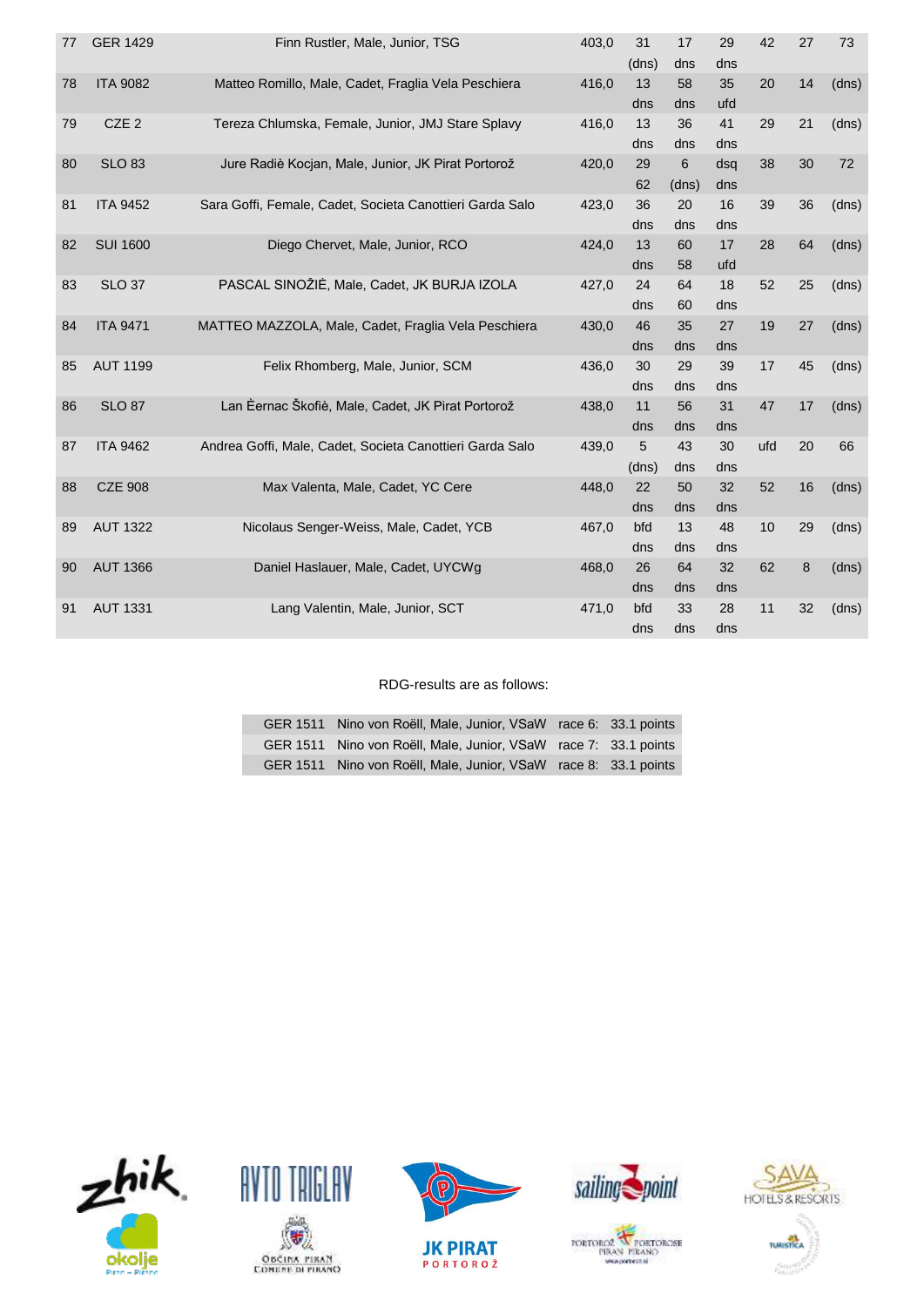### Results Opt - 3 BRONZE

#### Scores take into account 1 discard

| <b>No</b>    | <b>Sailno</b>    | <b>Name</b>                                                            | <b>Points</b> | 1<br>7      | $\overline{2}$     | 3                    | 4     | 5     | 6            |
|--------------|------------------|------------------------------------------------------------------------|---------------|-------------|--------------------|----------------------|-------|-------|--------------|
| $\mathbf{1}$ | <b>GER 1450</b>  | Evgenia Soldatova, Female, Junior, VSaW                                | 148,0         | (bfd)       | 8<br>5             | 9<br>dsq             | 3     | 36    | $\sqrt{2}$   |
|              |                  |                                                                        |               | 5           | 2                  | $\overline{4}$       |       |       |              |
| 2            | <b>AUT 1291</b>  | Maximilian Mayrberger, Male, Junior, YCP                               | 152,0         | (bfd)<br>8  | 33<br>3            | 44<br>$\mathbf{1}$   | 12    | 50    | $\mathbf{1}$ |
| 3            | <b>ITA 8835</b>  | Barravecchia Alessandro, Male, Junior, Cervia yacht club               | 163,0         | 6<br>6      | 17<br>$\mathbf{1}$ | 23<br>15             | (ufd) | ufd   | 4            |
| 4            | <b>CZE 888</b>   | Liliana Dymakova, Female, Junior, CSJ                                  | 165,0         | 26<br>1     | 53<br>4            | 47<br>$\overline{2}$ | 27    | (59)  | 5            |
| 5            | <b>SLO 111</b>   | Matija Slabe, Male, Junior, JK JADRO KOPER                             | 168,0         | 15<br>2     | 45<br>15           | 52<br>5              | (53)  | 25    | 9            |
| 6            | <b>AUT 216</b>   | Louisa Saletu, Female, Junior, UYCAS                                   | 171,0         | 16<br>4     | (44)<br>6          | 37<br>10             | 40    | 44    | 14           |
| 7            | <b>CZE 934</b>   | Julie Caganova, Female, Junior, Jachtklub Brno                         | 180,0         | 47          | 27                 | 22                   | 51    | (68)  | 8            |
|              |                  |                                                                        |               | 12          | 7                  | 6                    |       |       |              |
| 8            | <b>SUI 1662</b>  | Julien BESCH, Male, Junior, RCO                                        | 187,0         | 36<br>15    | 22<br>9            | 31<br>9              | (72)  | 54    | 11           |
| 9            | <b>SVK 13142</b> | Zuzana Zimáni, Female, Junior, YC Limar                                | 194,0         | 28<br>3     | (bfd)<br>5         | 46<br>3              | 45    | 58    | 6            |
| 10           | <b>CRO 1289</b>  | ALEXANDRA IVANOVA, Female, Junior, JK OPATIJA                          | 202,0         | (bfd)<br>9  | 31<br>8            | 42<br>12             | 61    | 36    | 3            |
| 11           | <b>SLO 678</b>   | Martin Fabjan, Male, Junior, JK Olimpic                                | 208,0         | (bfd)<br>10 | 37<br>12           | 35<br>8              | 54    | 42    | 10           |
| 12           | <b>ITA 9280</b>  | Cavazza beatrice, Female, Junior, Cervia yacht club                    | 211,0         | 44<br>14    | (46)<br>20         | 45<br>14             | 12    | 44    | 18           |
| 13           | <b>ITA 9697</b>  | Silvia Wally MOGLIA, Female, Junior, Societa Velica Barcola<br>Grignan | 237,0         | 34<br>22    | (59)<br>26         | 48<br>21             | 28    | 38    | 20           |
| 14           | <b>GER 1484</b>  | Luis Michel Krohn, Male, Junior, RSC 92                                | 251,0         | (bfd)<br>20 | 30<br>25           | 40<br>20             | 57    | 26    | 33           |
| 15           | <b>SUI 1839</b>  | Giovanni Magnetti, Male, Junior, CVLL                                  | 252,0         | 56<br>11    | 30<br>13           | 55<br>(ufd)          | 40    | 30    | 17           |
| 16           | <b>ITA 9580</b>  | Maria Paola Di Martino, Female, Junior, RYCCS                          | 252,0         | 44<br>27    | 47<br>22           | 30<br>16             | 50    | (dns) | 16           |
| 17           | <b>GER 1314</b>  | Liam Bernstein, Male, Junior, Greifswalder Yacht Club                  | 253,0         | 57<br>26    | 40<br>23           | (72)<br>13           | 37    | 34    | 23           |
| 18           | <b>ITA 9500</b>  | Edoardo titolo, Male, Junior, Cervia yacht club                        | 255,0         | 43<br>33    | (44)<br>34         | 34<br>24             | 39    | 35    | 13           |
| 19           | <b>GER 1611</b>  | Maya Rotter, Female, Junior, SGaM                                      | 262,0         | 53<br>25    | (59)<br>16         | 23<br>17             | 37    | 54    | 37           |
| 20           | <b>ITA 7846</b>  | Arturo Dal Bon, Male, Junior, Compagnia della Vela Venezia             | 262,0         | 17<br>21    | 74<br>17           | 52<br>19             | (78)  | 43    | 19           |
| 21           | <b>GER 11904</b> | Nani Seekamp, Female, Junior, WVH                                      | 262,0         | 33          | 37                 | 36<br>22             | 25    | 37    | 41           |
| 22           | <b>SLO 85</b>    | Val Grbec, Male, Cadet, JK Pirat Portorož                              | 267,0         | 31<br>18    | (dns)<br>44        | (49)                 | 41    | 35    | 49           |











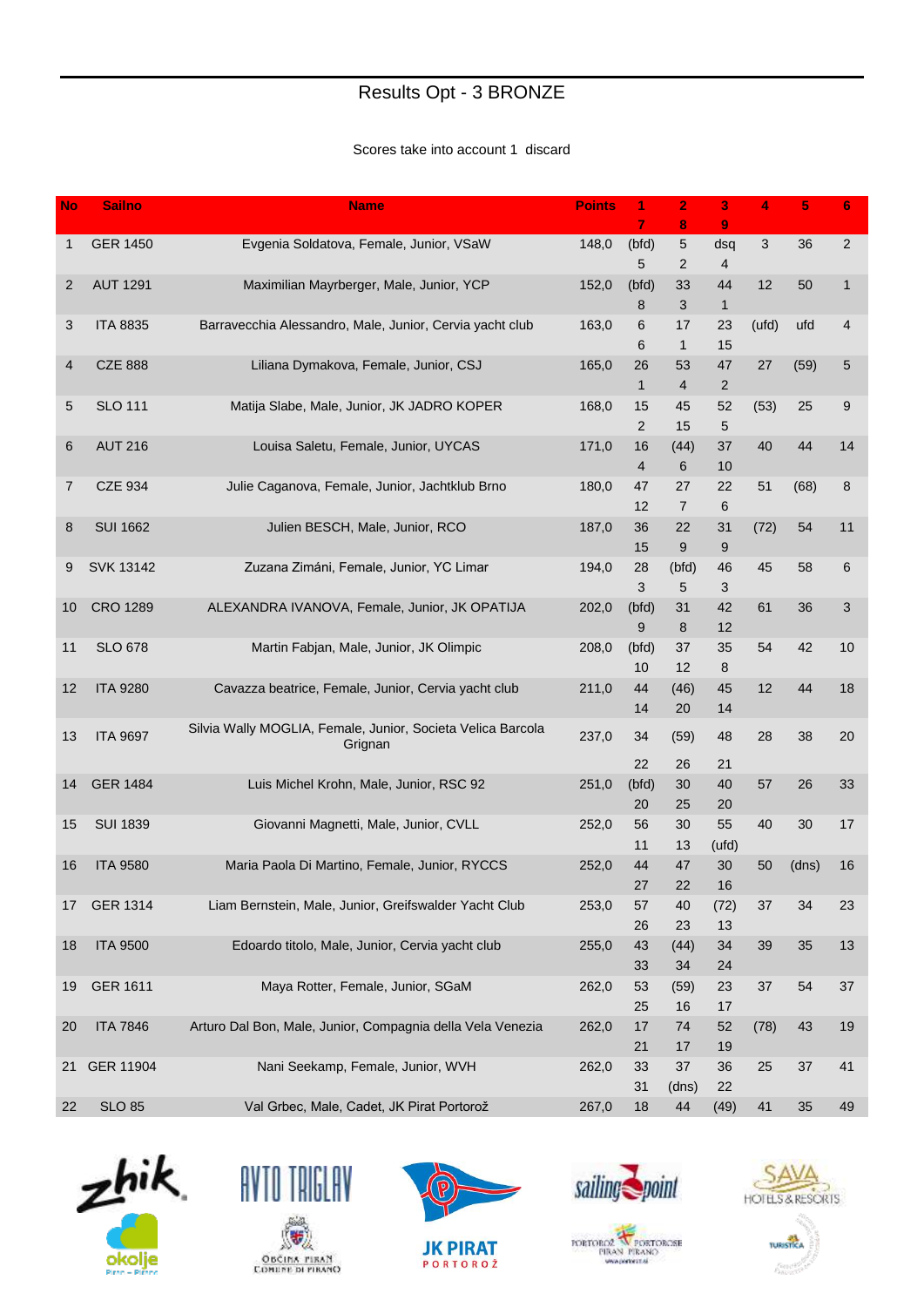|    |                 |                                                                  |       | 36          | 33        | 11             |       |       |        |
|----|-----------------|------------------------------------------------------------------|-------|-------------|-----------|----------------|-------|-------|--------|
| 23 | <b>ITA 9150</b> | Giulio Vianello, Male, Cadet, Associazione Velica Lido           | 275,0 | 54          | 31        | 37             | 17    | 46    | 34     |
|    |                 |                                                                  |       | 24          | 32        | (dns)          |       |       |        |
| 24 | <b>UKR 255</b>  | Dmytro Antipin, Male, Junior, Nikolayev Sailing Club             | 288,0 | 11          | 56        | 25             | 19    | dne   | 40     |
|    |                 |                                                                  |       | 32          | 14        | (dns)          |       |       |        |
| 25 | <b>SUI 1904</b> | Leonardo Solari Favretto, Male, Junior, CVLL                     | 289,0 | 45          | 48        | 57             | 61    | 31    | 12     |
|    |                 |                                                                  |       | 7           | 28        | (dns)          |       |       |        |
| 26 | <b>SUI 1963</b> | Simon Béguelin, Male, Junior, SVT                                | 298,0 | 46          | 56        | 28             | (ufd) | 24    | 27     |
|    |                 |                                                                  |       | 17          | 10        | ufd            |       |       |        |
| 27 | <b>GER 1212</b> | Lukas Breitsprecher, Male, Junior, ASVG                          | 301,0 | (bfd)       | 29        | 47             | 40    | 42    | 15     |
|    |                 |                                                                  |       | 19          | 19        | dns            |       |       |        |
| 28 | <b>GER 1533</b> |                                                                  | 304,0 | 48          | 48        | 44             | 54    | 38    | 35     |
|    |                 | Jonas Belau, Male, Junior, Neustaedter Segler Verein             |       | 16          | 21        |                |       |       |        |
|    |                 | Giulio Bolletti, Male, Cadet, SVOC                               |       |             |           | (dns)          | 43    |       |        |
| 29 | <b>ITA 8338</b> |                                                                  | 311,0 | 20          | (64)      | 39             |       | 62    | 50     |
|    |                 |                                                                  |       | 34          | 37        | 26             |       |       |        |
| 30 | <b>SUI 1924</b> | Anna Deuring, Female, Junior, Zürich SC                          | 320,0 | 28          | (bfd)     | 54             | 17    | 46    | 44     |
|    |                 |                                                                  |       | 18          | ufd       | 23             |       |       |        |
| 31 | <b>GER 1110</b> | Johanna Jacobs, Female, Junior, SGaM                             | 329,0 | 30          | 42        | 63             | (ufd) | 48    | 32     |
|    |                 |                                                                  |       | 13          | 11        | dns            |       |       |        |
| 32 | <b>ITA 8932</b> | Michele Dekleva, Male, Cadet, SVBG                               | 331,0 | 14          | 47        | 49             | 73    | 61    | 26     |
|    |                 |                                                                  |       | 37          | 24        | (dns)          |       |       |        |
| 33 | <b>TUR 125</b>  | Kerem Cifter, Male, Cadet, ISTANBUL SAILING CLUB                 | 333,0 | (bfd)       | 48        | 45             | 31    | 49    | 29     |
|    |                 |                                                                  |       | 23          | dns       | 18             |       |       |        |
| 34 | <b>SLO 311</b>  | MATEJ ÈOTAR, Male, Junior, JK BURJA IZOLA                        | 345,0 | 38          | 20        | 51             | 48    | 27    | 42     |
|    |                 |                                                                  |       | 29          | (dns)     | dns            |       |       |        |
| 35 | <b>ITA 8975</b> | Carlotta tenderini, Female, Junior, CDV Venezia                  | 349,0 | 50          | 31        | 34             | 67    | 72    | 36     |
|    |                 |                                                                  |       | 28          | 31        | (dns)          |       |       |        |
| 36 | <b>AUT 195</b>  | Katharina Boeckl, Female, Cadet, UYCWg                           | 351,0 | (bfd)       | 58        | 16             | 50    | 18    | 22     |
|    |                 |                                                                  |       | dns         | dns       | $\overline{7}$ |       |       |        |
| 37 | <b>GER 1249</b> | Tobias Garke, Male, Junior, CYC                                  | 372,0 | dne         | 39        | 11             | 23    | 21    | 7      |
|    |                 |                                                                  |       | (dns)       | dns       | dns            |       |       |        |
| 38 | <b>ITA 9179</b> | Jacopo Andrian, Male, Junior, SVOC                               | 375,0 | 43          | 36        | 56             | 25    | 59    | (dns)  |
|    |                 |                                                                  |       | 30          | 36        | dns            |       |       |        |
| 39 | <b>CRO 1298</b> | LUKA SMOKROVIÆ, Male, Junior, JK OPATIJA                         | 394,0 | (bfd)       | 12        | 53             | 52    | 37    | 25     |
|    |                 |                                                                  |       | 35          | dns       | ufd            |       |       |        |
| 40 | <b>CZE 839</b>  | Michaela Kuèerová, Female, Junior, TJ Lanškroun - Yacht Club     | 399,0 | 51          | 49        | 21             | 42    | (ufd) | 21     |
|    |                 |                                                                  |       | dnf         | 35        | dns            |       |       |        |
| 41 | <b>SUI 1927</b> | Tim AMBOS, Male, Cadet, ZYC                                      | 403,0 | 35          | 65        | 19             | 54    | 26    | 24     |
|    |                 |                                                                  |       | (dns)       | dns       | dns            |       |       |        |
| 42 | GER 13643       | Luisa Kloß, Female, Junior, SGaM                                 | 403,0 | 36          | 46        | 62             | 31    | 21    | (dns)  |
|    |                 |                                                                  |       | dns         | dns       | 27             |       |       |        |
| 43 | <b>ITA 9459</b> | Pietro Vecchioni, Male, Cadet, Societa Velica Barcola Grignan    | 406,0 | 4           | 57        | 38             | 46    | 52    | (dns)  |
|    |                 |                                                                  |       | dns         | 29        | dns            |       |       |        |
| 44 | GER 13252       | Ebba Wolkenstein, Female, Junior, SSV von 1894                   | 406,0 | 11          | 40        | 69             | 62    | 48    | 56     |
|    |                 |                                                                  |       | (dns)       | 30        | dns            |       |       |        |
| 45 | <b>SUI 1825</b> | Muster Loic, Male, Junior, CR2                                   | 406,0 | 41          | 57        | 29             | 44    | 27    | 28     |
|    |                 |                                                                  |       | (dnf)       | dns       | ufd            |       |       |        |
| 46 | FRA 1           | CHINOT Alizée, Female, Cadet, Team Passion Voile                 | 413,0 | 33          | 22        | 43             | 35    | 52    | 48     |
|    |                 |                                                                  |       |             |           |                |       |       |        |
|    | <b>GER 1550</b> | Leo Hespe, Male, Junior, CYC                                     | 427,0 | (dnf)<br>28 | dns<br>39 | dns<br>24      | 74    |       | 39     |
| 47 |                 |                                                                  |       |             |           |                |       | 43    |        |
|    |                 |                                                                  |       | (dnf)       | dns       | dnf            |       |       |        |
| 48 | <b>ITA 8882</b> | Leonard Sebastian Macovei, Male, Cadet, Associazione Velica Lido | 428,0 | (bfd)       | 39        | 45             | 28    | 28    | dns    |
|    |                 |                                                                  |       | dns         | 18        | dns            |       |       |        |
| 49 | <b>SUI 1941</b> | Mey Adakan, Female, Cadet, ZYC                                   | 430,0 | 64          | $10$      | $\overline{7}$ | 63    | 76    | $30\,$ |











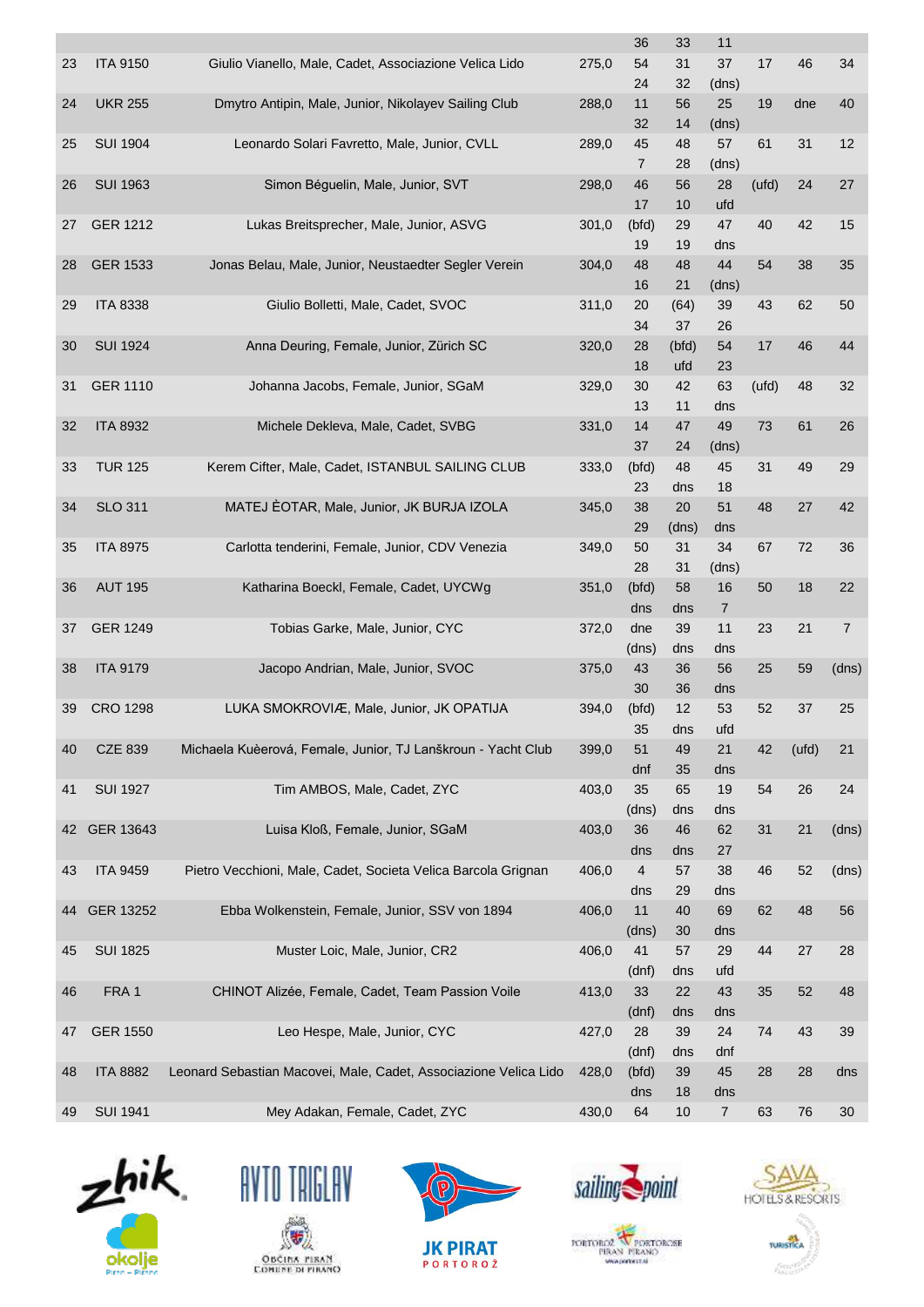|    |                 |                                                                   |       | (dns) | dns | dns |       |     |       |
|----|-----------------|-------------------------------------------------------------------|-------|-------|-----|-----|-------|-----|-------|
| 50 | <b>AUT 1328</b> | Theo Deuring, Male, Junior, YCB                                   | 434,0 | 22    | 37  | 51  | 47    | 51  | 46    |
|    |                 |                                                                   |       | (dns) | dns | dns |       |     |       |
| 51 | <b>ITA 8635</b> | Nicola Guani, Male, Cadet, Societa Canottieri Garda Salo          | 440,0 | 40    | 42  | 28  | 51    | 56  | 43    |
|    |                 |                                                                   |       | (dns) | dns | dns |       |     |       |
| 52 | <b>CRO 1091</b> | LUCIA ZOE JUKIÆ, Female, Cadet, JK USKOK                          | 444,0 | 39    | 54  | 26  | 57    | 57  | 31    |
|    |                 |                                                                   |       | (dns) | dns | dns |       |     |       |
| 53 | <b>AUT 1102</b> | Gsell Jakob, Male, Cadet, SCT                                     | 448,0 | 46    | 3   | 43  | 44    | 42  | (dns) |
|    |                 |                                                                   |       | dns   | dns | dns |       |     |       |
| 54 | <b>ITA 9196</b> | Guia Legiša, Female, Cadet, TPK Sirena                            | 449,0 | 29    | 50  | 38  | 46    | 16  | (dns) |
|    |                 |                                                                   |       | dns   | dns | dns |       |     |       |
| 55 | <b>CZE 854</b>  | Antonin Horky, Male, Junior, YC Cere                              | 456,0 | 37    | 67  | 40  | 49    | 45  | (dns) |
|    |                 |                                                                   |       | 38    | dns | dns |       |     |       |
| 56 | GER 13640       | Arved Beutling, Male, Junior, SSV von 1894                        | 465,0 | 61    | 35  | 73  | 53    | 36  | (dns) |
|    |                 |                                                                   |       | dns   | 27  | dns |       |     |       |
| 57 | <b>ITA 9203</b> | Zalar Francesco, Male, Cadet, Societa Velica Barcola Grignan      | 469,0 | 26    | 47  | 48  | 35    | 43  | (dns) |
|    |                 |                                                                   |       | dns   | dns | dns |       |     |       |
| 58 | <b>ITA 8749</b> | Leonardo Maccarinelli, Male, Cadet, Societa Canottieri Garda Salo | 470,0 | 40    | 59  | 49  | 32    | 20  | (dns) |
|    |                 |                                                                   |       | dns   | dns | dns |       |     |       |
| 59 | <b>GER 1553</b> | Filipa Hoffmann, Female, Cadet, SSVLG                             | 470,0 | 34    | 65  | 68  | 33    | 45  | 45    |
|    |                 |                                                                   |       | (dnf) | dns | dns |       |     |       |
| 60 | GER 11234       | Johanna Krebs, Female, Junior, PYC                                | 472,0 | 46    | 21  | 60  | 70    | 40  | 55    |
|    |                 |                                                                   |       | (dns) | dns | dns |       |     |       |
| 61 | <b>GER 1737</b> | Emma Pape, Female, Junior, VSaW                                   | 473,0 | 50    | 43  | 41  | (ufd) | 44  | dns   |
|    |                 |                                                                   |       | dns   | dns | 25  |       |     |       |
| 62 | <b>ITA 8623</b> | Juliano Bemanoro, Male, Cadet, CDV Venezia                        | 478,0 | 34    | 65  | 33  | 69    | 43  | 54    |
|    |                 |                                                                   |       | (dns) | dns | dns |       |     |       |
| 63 | <b>ITA 9232</b> | Vittoria Di Martino, Female, Cadet, SVBG TRIESTE                  | 479,0 | 31    | 52  | 34  | 70    | 60  | 52    |
|    |                 |                                                                   |       | (dns) | dns | dns |       |     |       |
| 64 | <b>AUT 1203</b> | Charlotte Senger-Weiss, Female, Junior, YCB                       | 480,0 | (bfd) | 40  | 54  | 32    | 46  | 38    |
|    |                 |                                                                   |       | dns   | dns | dns |       |     |       |
| 65 | <b>SLO 72</b>   | Riana Arinova, Female, Junior, JK Pirat Portorož                  |       | 38    | 33  | 50  | 34    | 59  |       |
|    |                 |                                                                   | 484,0 |       |     |     |       |     | (dns) |
|    |                 |                                                                   |       | dns   | dns | dns |       |     |       |
| 66 | <b>CZE 883</b>  | Jakub Lojka, Male, Cadet, JK Eerná v Pošumaví                     | 485,0 | 60    | 64  | 53  | 30    | 41  | 57    |
|    |                 |                                                                   |       | (dns) | dns | dns |       |     |       |
| 67 | <b>SUI 1819</b> | Marco Crocenzi, Male, Cadet, CVLL                                 | 487,0 | 23    | 51  | 54  | 64    | 25  | (dns) |
|    |                 |                                                                   |       | dns   | dns | dns |       |     |       |
| 68 | <b>ITA 8306</b> | Leonard Peric, Male, Cadet, TPK Sirena                            | 488,0 | (dsq) | 32  | 33  | 15    | dne | 47    |
|    |                 |                                                                   |       | dns   | dns | dns |       |     |       |
| 69 | GER 12826       | Nele Hochbaum, Female, Cadet, SSV von 1864                        | 488,0 | 49    | 52  | 20  | 53    | 44  | (dns) |
|    |                 |                                                                   |       | dns   | dns | dns |       |     |       |
| 70 | <b>ITA 9460</b> | Castellani Thomas, Male, Cadet, Fraglia Vela Peschiera            | 490,0 | 37    | 50  | 52  | 26    | 55  | (dns) |
|    |                 |                                                                   |       | dns   | dns | dns |       |     |       |
| 71 | <b>ITA 9100</b> | Marta Pisoni, Female, Cadet, Societa Canottieri Garda Salo        | 490,0 | 58    | 32  | 46  | 45    | 39  | (dns) |
|    |                 |                                                                   |       | dns   | dns | dns |       |     |       |
| 72 | <b>CRO 1090</b> | MIHAEL BRÈIÆ, Male, Junior, JK OPATIJA                            | 494,0 | 45    | 36  | 49  | 46    | 48  | (dns) |
|    |                 |                                                                   |       | dns   | dns | dns |       |     |       |
| 73 | <b>ITA 9426</b> | Camilla Ghys, Female, Cadet, Societa Canottieri Garda Salo        | 495,0 | 35    | 60  | 46  | 38    | 46  | (dns) |
|    |                 |                                                                   |       | dns   | dns | dns |       |     |       |
| 74 | <b>GER 1674</b> | Aileen Sorg, Female, Junior, Neustaedter Segler Verein            | 499,0 | (bfd) | 51  | 41  | 25    | 22  | dns   |
|    |                 |                                                                   |       | dns   | dns | dns |       |     |       |
| 75 | <b>AUT 1194</b> | Linus Köb, Male, Cadet, YC Bregenz                                | 501,0 | (bfd) | 34  | 41  | 66    | 37  | 53    |
|    |                 |                                                                   |       | dns   | dns | dns |       |     |       |
| 76 | <b>SUI 1884</b> | Violette Baudet, Female, Cadet, Societe Nautique de Geneve        | 503,0 | 33    | 49  | 44  | 56    | 51  | (dns) |
|    |                 |                                                                   |       |       |     |     |       |     |       |











 $\hat{f}_{\rm MLOCD}^{\rm (QCD)}$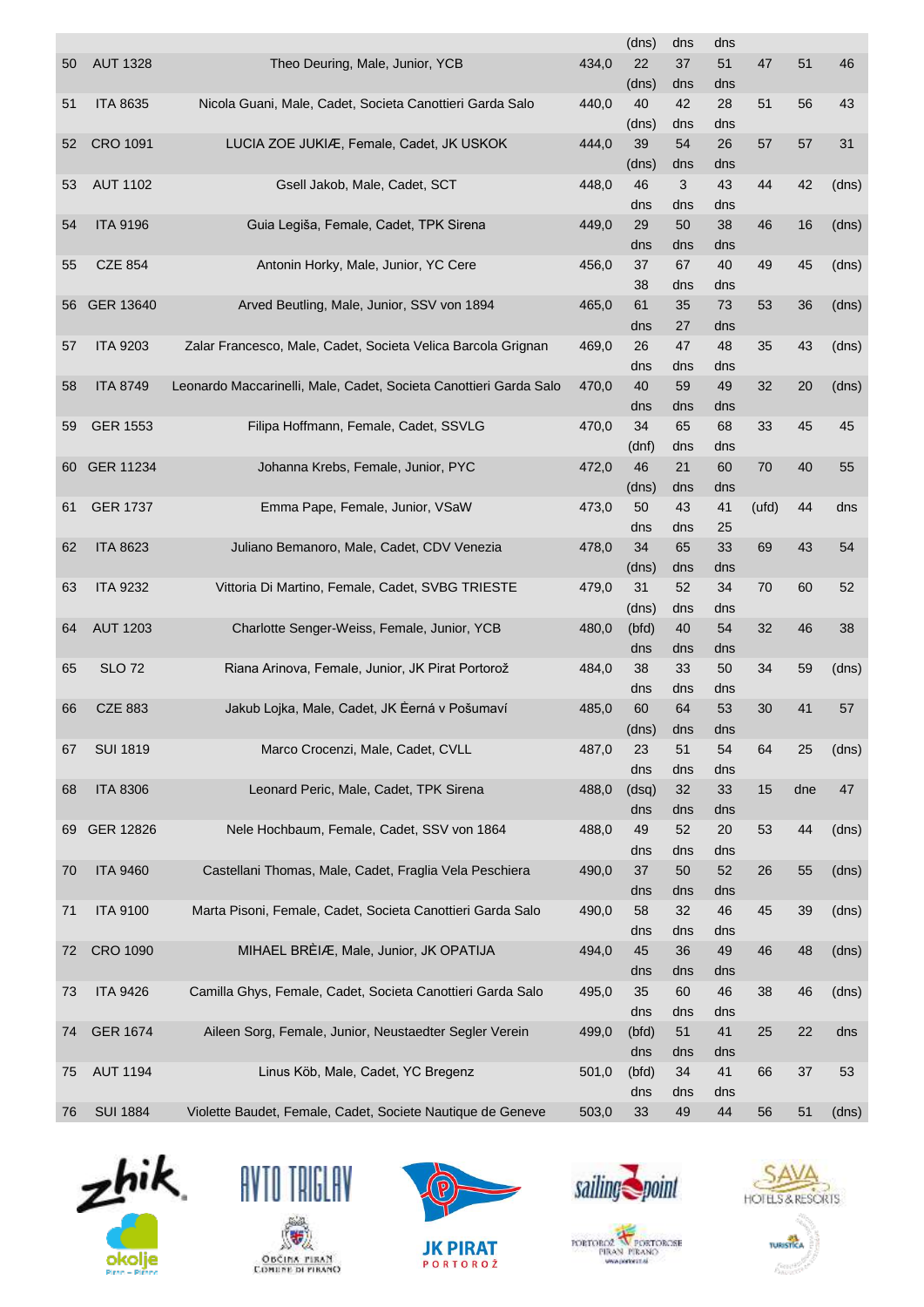|    |                 |                                                              |       | dns   | dns   | dns   |       |    |       |
|----|-----------------|--------------------------------------------------------------|-------|-------|-------|-------|-------|----|-------|
| 77 | <b>AUT 169</b>  | Adrian Böhler, Male, Junior, YC Bregenz                      | 504,0 | 44    | 52    | 56    | 33    | 49 | (dns) |
|    |                 |                                                              |       | dns   | dns   | dns   |       |    |       |
| 78 | <b>AUT 1190</b> | Anton Schwab, Male, Junior, SCK                              | 505,0 | 38    | 66    | 22    | 76    | 33 | (dns) |
|    |                 |                                                              |       | dns   | dns   | dns   |       |    |       |
| 79 | <b>CZE 289</b>  | Jindøich Piòos, Male, Cadet, JK Prostijov                    | 507,0 | 23    | 28    | 71    | 68    | 47 | (dns) |
|    |                 |                                                              |       | dns   | dns   | dns   |       |    |       |
| 80 | <b>ITA 8036</b> | Myers Chiara Catherine, Female, Junior, Y.C. Adriaco         | 508,0 | 58    | 24    | (bfd) | 41    | 64 | 51    |
|    |                 |                                                              |       | dnf   | dns   | dns   |       |    |       |
| 81 | <b>AUT 1887</b> | Felix Werr, Male, Cadet, UYC Wolfgangsee                     | 509,0 | 42    | 66    | 19    | 58    | 54 | (dns) |
|    |                 |                                                              |       | dns   | dns   | dns   |       |    |       |
| 82 | <b>SLO 1895</b> | MIA POGAÈAR, Female, Junior, BD SIDRO MARIBOR                | 510,0 | 52    | 37    | 53    | 36    | 62 | (dns) |
|    |                 |                                                              |       | dns   | dns   | dns   |       |    |       |
| 83 | <b>ITA 9109</b> | Andrea Agostini, Male, Junior, AS Nautica Picena             | 511,0 | 52    | 61    | 60    | 34    | 34 | (dns) |
|    |                 |                                                              |       | dns   | dns   | dns   |       |    |       |
| 84 | <b>ITA 307</b>  | TINE KOPRIVEC, Male, Junior, JK BURJA IZOLA                  | 512,0 | 41    | 62    | 51    | 38    | 50 | (dns) |
|    |                 |                                                              |       | dns   | dns   | dns   |       |    |       |
| 85 | <b>GER 1197</b> | Linus Harder, Male, Cadet, Greifswalder Yacht Club           | 514,0 | 29    | (bfd) | 42    | 32    | 51 | dns   |
|    |                 |                                                              |       | dns   | dns   | dns   |       |    |       |
| 86 | <b>GER 1359</b> | Noah Mink, Male, Junior, CYC                                 | 520,0 | 37    | 45    | 52    | (ufd) | 26 | dns   |
|    |                 |                                                              |       | dns   | dns   | dns   |       |    |       |
| 87 | <b>AUT 1303</b> | David Kreuzer, Male, Cadet, YKA                              | 522,0 | 65    | 55    | 47    | 43    | 42 | (dns) |
|    |                 |                                                              |       | dns   | dns   | dns   |       |    |       |
| 88 | <b>ITA 7733</b> | VIOLA GERBINO, Female, Cadet, Societa Velica Barcola Grignan | 528,0 | 50    | 74    | 53    | 30    | 51 | (dns) |
|    |                 |                                                              |       | dns   | dns   | dns   |       |    |       |
| 89 | <b>GER 1663</b> | Eva Gruenewald, Female, Junior, CYC                          | 548,0 | (bfd) | 54    | 37    | 73    | 24 | dns   |
|    |                 |                                                              |       | dns   | dns   | dns   |       |    |       |













t<br>Caracter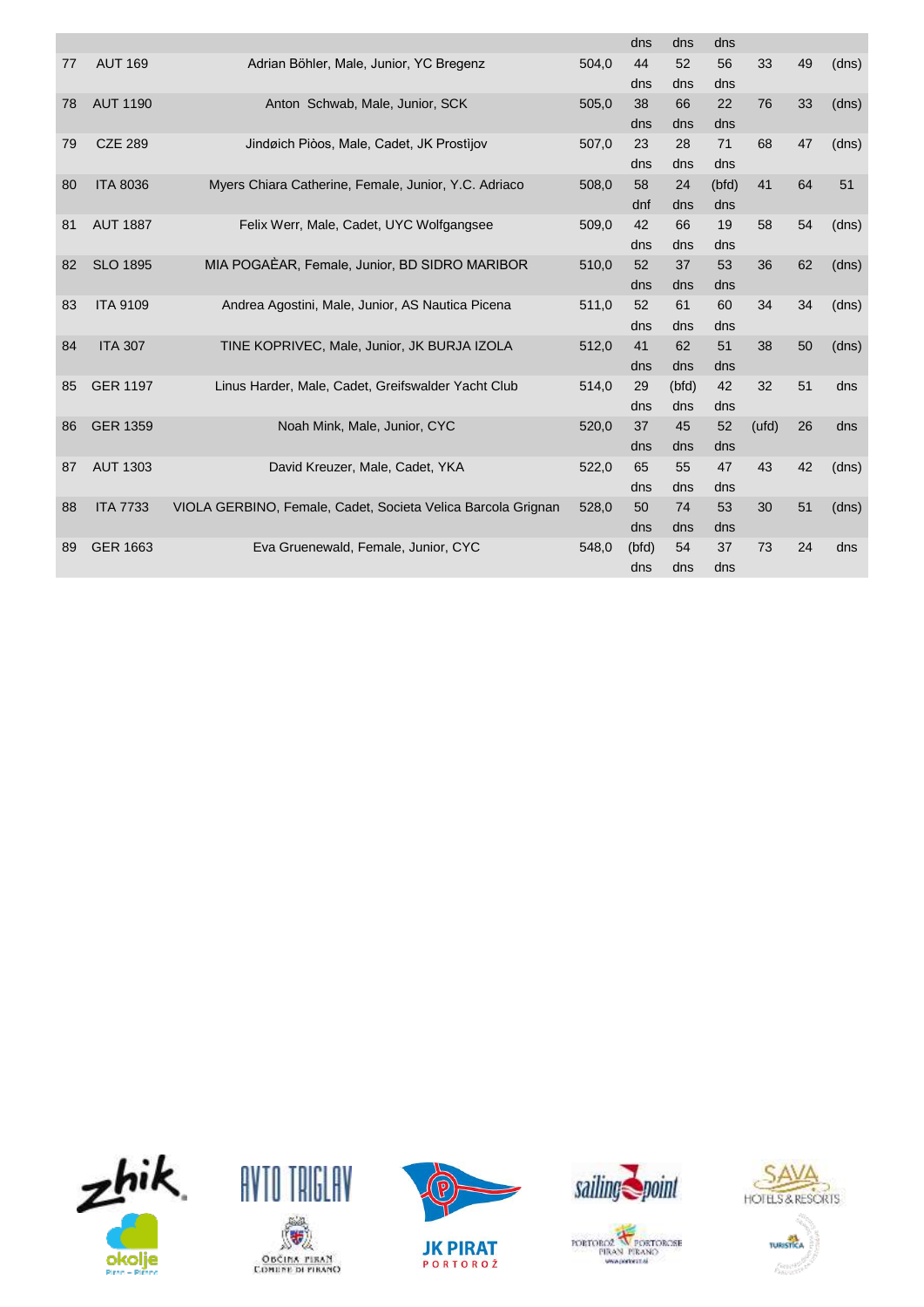### Results Opt - 4 EMERALD

#### Scores take into account 1 discard

| No             | <b>Sailno</b>    | <b>Name</b>                                                         | <b>Points</b> |       | $\overline{2}$ | 3    | 4     | 5    | 6              |                |
|----------------|------------------|---------------------------------------------------------------------|---------------|-------|----------------|------|-------|------|----------------|----------------|
| 1              | <b>SUI 1643</b>  | Lionel Schmid, Male, Junior, RCO                                    | 210,0         | 25    | 55             | 57   | (65)  | 53   | $\overline{7}$ | 13             |
| $\overline{2}$ | <b>AUT 1277</b>  | Anselm Ginthör, Male, Junior, UYCAS                                 | 212,0         | 40    | 53             | (68) | 61    | 45   | 9              | 4              |
| 3              | <b>SVK 541</b>   | Oliver Brestovský, Male, Junior, YC Limar                           | 214,0         | (bfd) | 10             | 38   | dne   | 63   | 10             | 2              |
| 4              | <b>CZE 926</b>   | Jan Valenta, Male, Junior, YC Cere                                  | 215,0         | (bfd) | bfd            | 28   | 34    | 40   | 12             | 10             |
| 5              | <b>CZE 810</b>   | Richard Kovac, Male, Junior, CSJ                                    | 219,0         | (bfd) | 60             | 55   | 37    | 58   | 6              | 3              |
| 6              | <b>SVK 654</b>   | Karolína Kolenèiak, Female, Junior, YC Dynamo Energia<br>Bratislava | 223,0         | (bfd) | 44             | 43   | 32    | ufd  | $\mathbf{1}$   | 12             |
| 7              | <b>FRA 2846</b>  | CHINOT Océane, Female, Junior, Team Passion Voile                   | 224,0         | 48    | (bfd)          | 35   | 44    | dns  | 5              | $\mathbf{1}$   |
| 8              | <b>SUI 1858</b>  | Theodor Kowalewsky, Male, Junior, Basler Segelclub                  | 224,0         | (bfd) | 48             | 58   | 55    | 55   | 3              | 5              |
| 9              | <b>ITA 9688</b>  | Nadalin Leonardo, Male, Junior, SVOC                                | 227,0         | (dns) | dns            | 17   | ufd   | 9    | 4              | 15             |
| 10             | <b>SUI 1964</b>  | Noah Strempfer, Male, Junior, SCR                                   | 228,0         | 53    | 23             | 61   | (dsq) | 57   | 18             | 16             |
| 11             | <b>ITA 8892</b>  | Enrica Cossignani, Female, Junior, AS Nautica Picena                | 231,0         | 23    | 68             | 60   | (77)  | 61   | 13             | 6              |
| 12             | <b>SUI 1798</b>  | Anna Bruengger, Female, Junior, SCR                                 | 234,0         | 27    | 56             | 66   | (76)  | 50   | 16             | 19             |
| 13             | <b>ITA 9414</b>  | luciani maria, Female, Junior, Cervia yacht club                    | 234,0         | 49    | 48             | (58) | 42    | 56   | 22             | 17             |
| 14             | <b>ITA 9160</b>  | Viola Bettoni, Female, Junior, AS Nautica Picena                    | 236,0         | 29    | 54             | 62   | 59    | (66) | 25             | $\overline{7}$ |
| 15             | <b>ITA 8722</b>  | Opara Giada, Female, Junior, LNI Trieste                            | 239,0         | 65    | (73)           | 69   | 24    | 40   | 15             | 26             |
| 16             | <b>SUI 1795</b>  | Kairi Rösti, Male, Junior, CNV                                      | 241,0         | 24    | (26)           | 24   | dne   | dne  | 2              | 9              |
| 17             | <b>ITA 9062</b>  | Riccardo Graziani, Male, Junior, Cervia yacht club                  | 250,0         | 54    | 62             | (76) | 35    | 65   | 23             | 11             |
| 18             | <b>ITA 8641</b>  | Vitalone Riccardo, Male, Junior, Y.C. Adriaco                       | 253,0         | (bfd) | 68             | 70   | 53    | 46   | $\bf 8$        | 8              |
| 19             | TUR <sub>3</sub> | Emil Ocal, Male, Junior, ISTANBUL SAILING CLUB                      | 254,0         | 51    | (bfd)          | 71   | 52    | 49   | 17             | 14             |
| 20             | <b>CZE 843</b>   | Karolína Lojková, Female, Junior, JK Èerná v Pošumaví               | 257,0         | (bfd) | 64             | 48   | 25    | 68   | 21             | 31             |
| 21             | <b>SLO 958</b>   | Sara Ratoša, Female, Junior, JK JADRO KOPER                         | 259,0         | 55    | 58             | 54   | 50    | (71) | 20             | 22             |
| 22             | <b>GER 1703</b>  | Louis Forche, Male, Junior, SGaM                                    | 263,0         | 58    | 52             | 44   | (74)  | 70   | 19             | 20             |











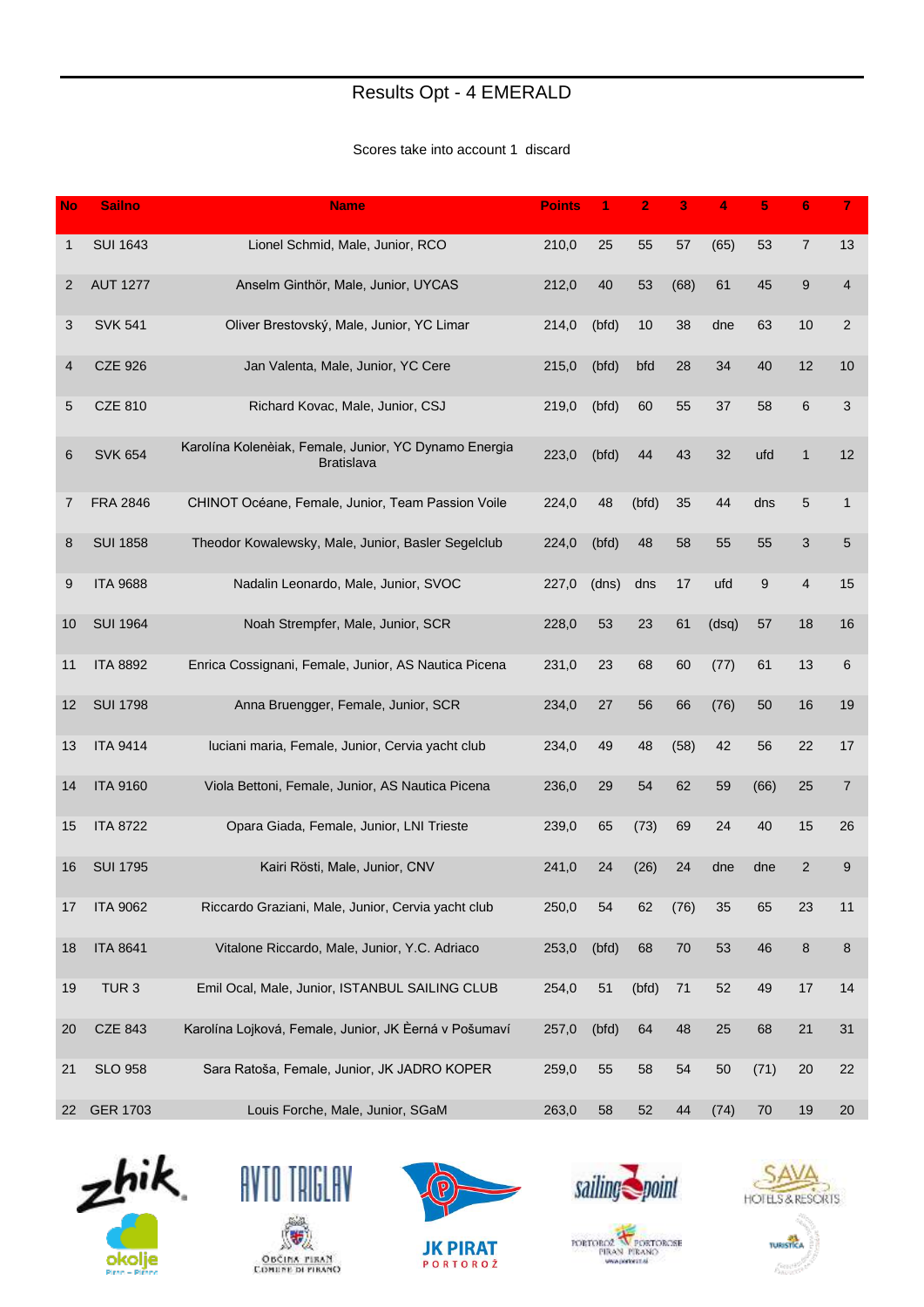| 23 | <b>SLO 528</b>  | Luèka Bedene, Female, Junior, Jadralni klub Ljubljana | 263,0 | (69)  | 32 | 67    | 61   | 50    | 26    | 27    |
|----|-----------------|-------------------------------------------------------|-------|-------|----|-------|------|-------|-------|-------|
| 24 | <b>GER 1381</b> | Finn Koepsell, Male, Junior, Yachtclub Berlin Gruenau | 269,0 | 44    | 69 | 61    | (73) | 63    | 14    | 18    |
| 25 | <b>SVK 777</b>  | Juraj Vozár, Male, Junior, YC Limar                   | 273,0 | (bfd) | 31 | 58    | 39   | 76    | 39    | 30    |
| 26 | <b>GER 1112</b> | Karl Steinicke, Male, Junior, RSC 92                  | 273,0 | 39    | 61 | 42    | 63   | (ufd) | 35    | 33    |
| 27 | <b>SLO 875</b>  | Žiga Cepak, Male, Junior, JK Pirat Portorož           | 274,0 | (bfd) | 49 | 44    | 56   | ufd   | 11    | 23    |
| 28 | <b>SLO 966</b>  | Ajda Guliè, Female, Cadet, JK JADRO KOPER             | 279,0 | 59    | 45 | 60    | (68) | 53    | 27    | 35    |
| 29 | <b>GER 1525</b> | Leana Meichle, Female, Junior, Yachtclub Langenargen  | 279,0 | 41    | 53 | (69)  | 54   | 57    | 42    | 32    |
| 30 | <b>GER 1333</b> | Diego Nicolaus, Male, Junior, SGaM                    | 284,0 | 27    | 42 | dne   | 37   | 54    | 33    | (dns) |
| 31 | <b>SLO 443</b>  | Rodion Krantov, Male, Junior, JK Pirat Portorož       | 295,0 | 49    | 61 | 64    | 56   | 24    | 41    | (dns) |
| 32 | <b>ITA 7250</b> | guiducci Ginevra, Female, Junior, Cervia yacht club   | 296,0 | 67    | 62 | 59    | 57   | (78)  | 30    | 21    |
| 33 | <b>SLO 529</b>  | Maks Potoèar, Male, Junior, Jadralni klub Ljubljana   | 305,0 | 50    | 42 | 68    | 60   | 61    | (dns) | 24    |
| 34 | <b>GER 1401</b> | Jakob Fehlberg, Male, Junior, Potsdamer Yacht Club    | 305,0 | 59    | 73 | (74)  | 63   | 51    | 31    | 28    |
| 35 | <b>AUT 1053</b> | Moritz Schauer, Male, Junior, SCTWV                   | 306,0 | 4     | 5  | (bfd) | ufd  | ufd   | 24    | dns   |
| 36 | <b>SUI 1816</b> | Eleonora Ruggiero, Female, Junior, Yacht Club Ascona  | 309,0 | 61    | 68 | (70)  | 59   | 60    | 32    | 29    |
| 37 | <b>ITA 8231</b> | Lorenzo Tizi, Male, Junior, AS Nautica Picena         | 309,0 | 53    | 80 | 58    | 54   | 35    | 29    | (dns) |
| 38 | <b>GER 1512</b> | Theo Romey, Male, Junior, Potsdamer Yacht Club        | 312,0 | 63    | 58 | 64    | (67) | 56    | 37    | 34    |
| 39 | <b>SLO 525</b>  | Arne Špendal, Male, Junior, Jadralni klub Ljubljana   | 317,0 | 56    | 63 | (73)  | 66   | 64    | 43    | 25    |
| 40 | <b>SLO 915</b>  | Martin Marušiè, Male, Junior, JK JADRO KOPER          | 321,0 | 35    | 63 | 68    | 33   | 77    | 45    | (dns) |
| 41 | GER 13248       | Tobias Janew, Male, Junior, SSV von 1864              | 322,0 | 47    | 73 | 55    | (75) | 67    | 44    | 36    |
| 42 | <b>ITA 9317</b> | Timo Smotlak, Male, Cadet, TPK Sirena                 | 331,0 | 18    | 54 | 62    | 85   | 66    | 46    | (dns) |
| 43 | <b>SLO 86</b>   | Žan Luka Kralj, Male, Junior, JK Pirat Portorož       | 331,0 | 54    | 51 | 64    | 74   | 54    | 34    | (dns) |
| 44 | <b>GER 1090</b> | Lolle Wedel, Female, Junior, SGaM                     | 333,0 | 59    | 57 | 66    | 62   | 49    | 40    | (dns) |
| 45 | <b>GER 1015</b> | Henrik Vogel, Male, Junior, Yacht-Club Radolfzell     | 337,0 | 53    | 74 | 49    | 65   | 60    | 36    | (dns) |
| 46 | GER 12825       | Victoria Goedecke, Female, Cadet, SSV Schwerin        | 341,0 | 45    | 55 | 67    | 80   | 56    | 38    | (dns) |
| 47 | GER 13397       | Johanna Kugel, Female, Junior, SGaM                   | 343,0 | 42    | 41 | 62    | 47   | 60    | (dns) | dns   |
| 48 | <b>AUT 1354</b> | Adrian Boller, Male, Junior, Yachtclub Podersdorf     | 346,0 | 33    | 52 | 66    | 64   | 40    | (dns) | dns   |









**TORTOROZ**<br>PIRAN PIRANO<br>WALDOROZA



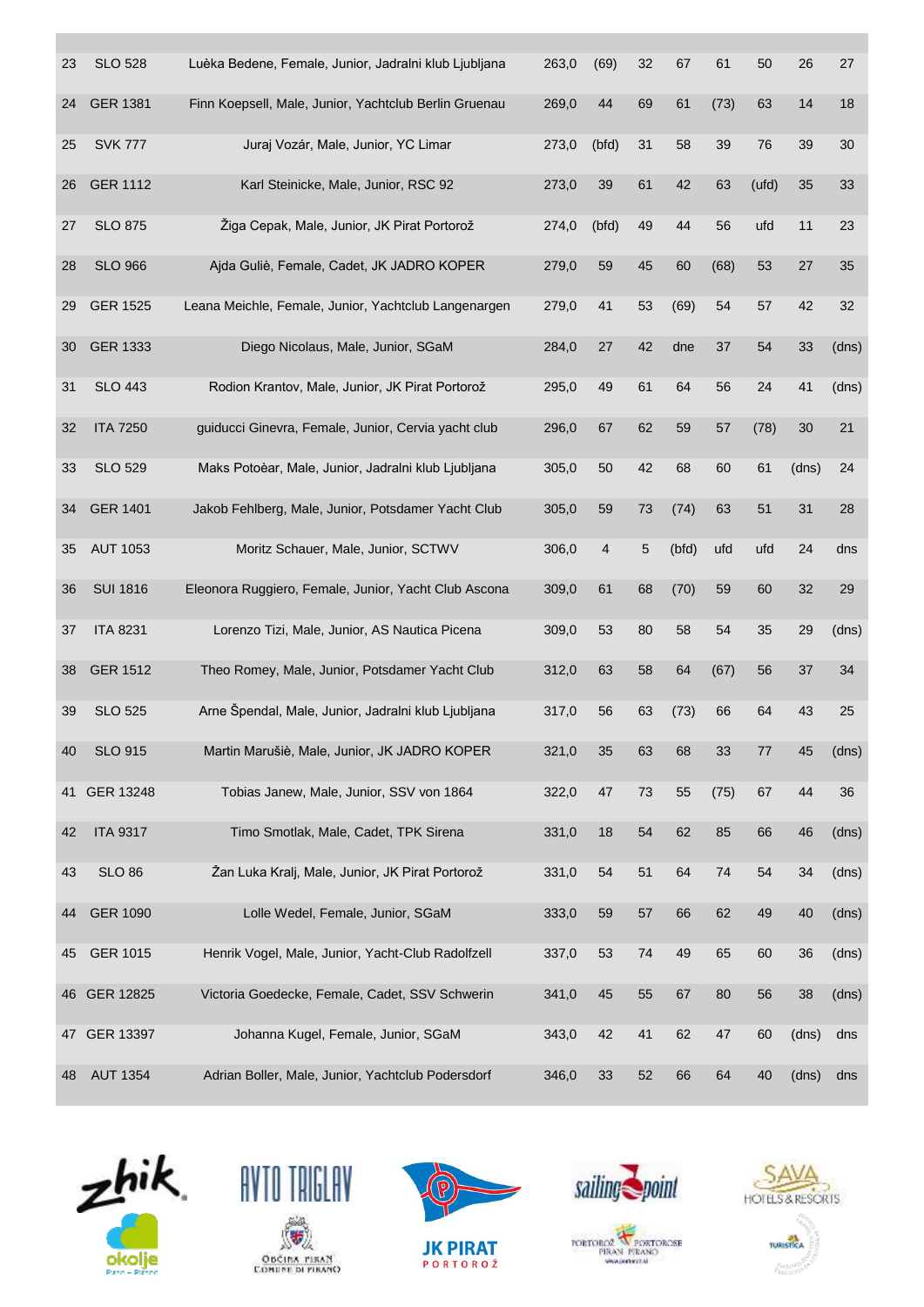| 49 | <b>ITA 8890</b> | Jacopo Lorenzo FRASSINE, Male, Junior, Fraglia Vela<br>Peschiera           | 346,0 | (bfd) | 57 | 34    | 56    | 61    | 47    | dns   |
|----|-----------------|----------------------------------------------------------------------------|-------|-------|----|-------|-------|-------|-------|-------|
| 50 | <b>SLO 75</b>   | Edgard Krantov, Male, Junior, JK Pirat Portorož                            | 353,0 | 24    | 83 | 78    | 69    | 71    | 28    | (dns) |
| 51 | GER 13286       | Felix Mospak, Male, Junior, Segel Club Wiking                              | 354,0 | 45    | 51 | 61    | 32    | 74    | (dns) | dns   |
| 52 | GER 11640       | Aamon Leonhardt, Male, Junior, Potsdamer Yacht Club                        | 359,0 | 36    | 51 | 67    | 61    | 53    | (dns) | dns   |
| 53 | <b>ITA 8766</b> | Nathan Mangione, Male, Cadet, Y.C. Adriaco                                 | 363,0 | 41    | 76 | 58    | 42    | 55    | (dns) | dns   |
| 54 | <b>CZE 834</b>  | Hynek Dokoupil, Male, Cadet, Jachtklub Brno                                | 363,0 | 75    | 47 | 43    | 66    | 41    | (dns) | dns   |
| 55 | GER 13631       | Weda Hörner, Female, Cadet, Royc                                           | 364,0 | 50    | 77 | 33    | 55    | 58    | (dns) | dns   |
| 56 | GER 13632       | Julius Maximilian Winter, Male, Junior, SVR                                | 364,0 | 34    | 70 | 35    | 71    | 63    | (dns) | dns   |
| 57 | <b>SUI 1735</b> | Annalisa Gilardi, Female, Junior, Yacht Club Ascona                        | 367,0 | 48    | 62 | 63    | 55    | 48    | (dns) | dns   |
| 58 | <b>SUI 1794</b> | Giorgio Bolgiani, Male, Cadet, CVLL                                        | 368,0 | 44    | 41 | 73    | 44    | 75    | (dns) | dns   |
| 59 | <b>ITA 6825</b> | MIJA GOMBAÈ, Female, Junior, JK BURJA IZOLA                                | 368,0 | 49    | 73 | 63    | 70    | 65    | 48    | (dns) |
| 60 | <b>SUI 1878</b> | MARGUERON Amédée, Male, Junior, SNG                                        | 372,0 | 45    | 65 | (ufd) | 20    | 60    | dns   | dns   |
| 61 | GER 12579       | Ona Bosshard, Female, Junior, SGaM                                         | 372,0 | 31    | 60 | 81    | 47    | 62    | (dns) | dns   |
| 62 | <b>SLO 312</b>  | Ažbe Erbežnik Novak, Male, Junior, JK BURJA IZOLA                          | 374,0 | 42    | 72 | 67    | 63    | 39    | (dns) | dns   |
| 63 | <b>ITA 8917</b> | Baldin Filippo, Male, Cadet, Compagnia della Vela Venezia                  | 378,0 | 15    | 58 | 59    | 77    | 78    | (dns) | dns   |
| 64 | <b>ITA 9319</b> | Costanza Tomasin, Female, Cadet, SVBG                                      | 378,0 | 53    | 68 | 65    | 49    | 52    | (dns) | dns   |
| 65 | <b>ITA 7500</b> | Brandalise Elisabetta, Female, Cadet, Y.C. Adriaco                         | 382,0 | 62    | 67 | 20    | 66    | 76    | (dns) | dns   |
| 66 | <b>GER 1421</b> | Laura Matthiesen, Female, Cadet, Norddeutscher Regatta<br>Verein           | 390,0 | (bfd) | 34 | 55    | 60    | 59    | dns   | dns   |
| 67 | <b>ITA 8562</b> | Giovanni Tommasini, Male, Cadet, Compagnia della Vela<br>Venezia           | 390,0 | 42    | 38 | 87    | 59    | 73    | (dns) | dns   |
| 68 | <b>ITA 92</b>   | Ziliani Lorenzo, Male, Cadet, Fraglia Vela Peschiera                       | 392,0 | 74    | 81 | 22    | 33    | (ufd) | dns   | dns   |
| 69 | <b>GER 1124</b> | Mira Vogel, Female, Cadet, Yacht-Club Radolfzell                           | 396,0 | 60    | 43 | 78    | 71    | 53    | (dns) | dns   |
| 70 | <b>SLO 521</b>  | Maj Remškar, Male, Junior, Jadralni klub Ljubljana                         | 397,0 | 77    | 53 | 75    | 52    | 49    | (dns) | dns   |
| 71 | GER 12976       | Jack Hofmann, Male, Cadet, Warnemuender Segelclub                          | 397,0 | 59    | 72 | 50    | 68    | 57    | (dns) | dns   |
| 72 | <b>AUT 1136</b> | Samo Koschier, Male, Junior, KYCK                                          | 401,0 | 63    | 56 | 61    | 57    | 73    | (dns) | dns   |
| 73 | <b>AUT 1238</b> | Moritz Fritsch, Male, Junior, UYCAS                                        | 402,0 | 57    | 66 | 50    | (dsq) | 47    | dns   | dns   |
|    |                 | 74 GER 13553 Lilli Charlotte Noweski, Female, Junior, Potsdamer Yacht Club | 407,0 | 52    | 61 | 69    | 67    | 67    | (dns) | dns   |











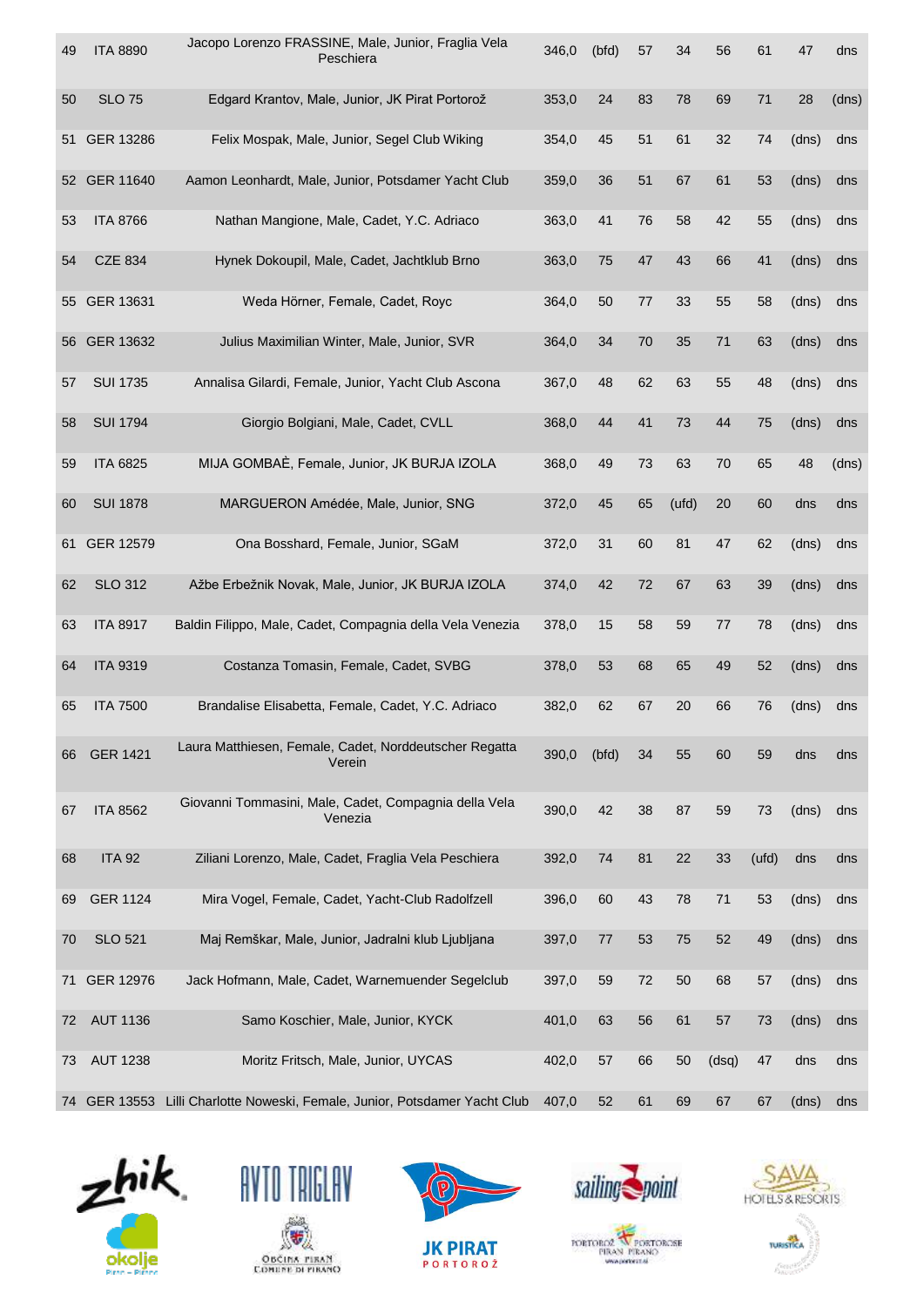| 75 | <b>CZE 828</b>   | Tomáš Grodl, Male, Junior, YCVD                         | 407,0 | 62    | 66 | 57    | 57 | 74    | (dns) | dns |
|----|------------------|---------------------------------------------------------|-------|-------|----|-------|----|-------|-------|-----|
| 76 | <b>CZE 710</b>   | Sofie Caganova, Female, Cadet, Jachtklub Brno           | 408,0 | 78    | 75 | 48    | 63 | 53    | (dns) | dns |
| 77 | <b>AUT 1250</b>  | Lorenz Fenkart, Male, Cadet, YC Hard                    | 410,0 | 83    | 63 | 65    | 41 | 67    | (dns) | dns |
| 78 | <b>SVK 27</b>    | Adam Lichvár, Male, Junior, YC Limar                    | 410,0 | 70    | 57 | 77    | 53 | 62    | (dns) | dns |
| 79 | <b>SUI 1720</b>  | Fabio Durrer, Male, Cadet, DRCS                         | 414,0 | (bfd) | 46 | 57    | 64 | 65    | dns   | dns |
| 80 | <b>ITA 9091</b>  | Ettore Francesconi, Male, Cadet, SVBG                   | 414,0 | 73    | 71 | 74    | 48 | 57    | (dns) | dns |
| 81 | <b>SLO 81</b>    | Mija Mazalin, Female, Cadet, JK Pirat Portorož          | 414,0 | 48    | 76 | 69    | 58 | 72    | (dns) | dns |
| 82 | <b>GER 13247</b> | Jonas Krüger, Male, Junior, Ssv von 1894                | 414,0 | 49    | 62 | (bfd) | 66 | 55    | dns   | dns |
| 83 | <b>SLO 1896</b>  | MAX FOŠNARIÈ, Male, Junior, BD SIDRO MARIBOR            | 417,0 | (bfd) | 76 | 65    | 49 | 45    | dns   | dns |
| 84 | <b>GER 1256</b>  | Antonia Bayer, Female, Junior, VSaW                     | 418,0 | 51    | 68 | 59    | 79 | 70    | (dns) | dns |
| 85 | GER 13236        | Fritz Grünbaum, Male, Cadet, Yachtclub Warnow           | 421,0 | (bfd) | 41 | 77    | 71 | 50    | dns   | dns |
| 86 | <b>SVK 808</b>   | Tomas Blechta, Male, Junior, YC Slovan Bratislava       | 426,0 | (bfd) | 59 | 60    | 56 | 69    | dns   | dns |
| 87 | <b>AUT 1316</b>  | Tim Voith, Male, Junior, UYC Wolfgangsee                | 427,0 | 43    | 76 | 66    | 60 | (dns) | dns   | dns |
| 88 | <b>GER 1307</b>  | Kelvin Lütcherath, Male, Junior, Warnemuender Segelclub | 428,0 | (bfd) | 49 | 64    | 75 | 58    | dns   | dns |
| 89 | <b>SLO 988</b>   | Leon Hummel, Male, Cadet, JK JADRO KOPER                | 430,0 | (bfd) | 71 | 71    | 29 | 77    | dns   | dns |
| 90 | GER 13378        | Ken-Oke Benedict, Male, Cadet, Yachtclub Warnow         | 430,0 | 55    | 63 | 63    | 67 | (dns) | dns   | dns |









**TORTOROZ**<br>PIRAN PIRANO<br>WALDOROZA



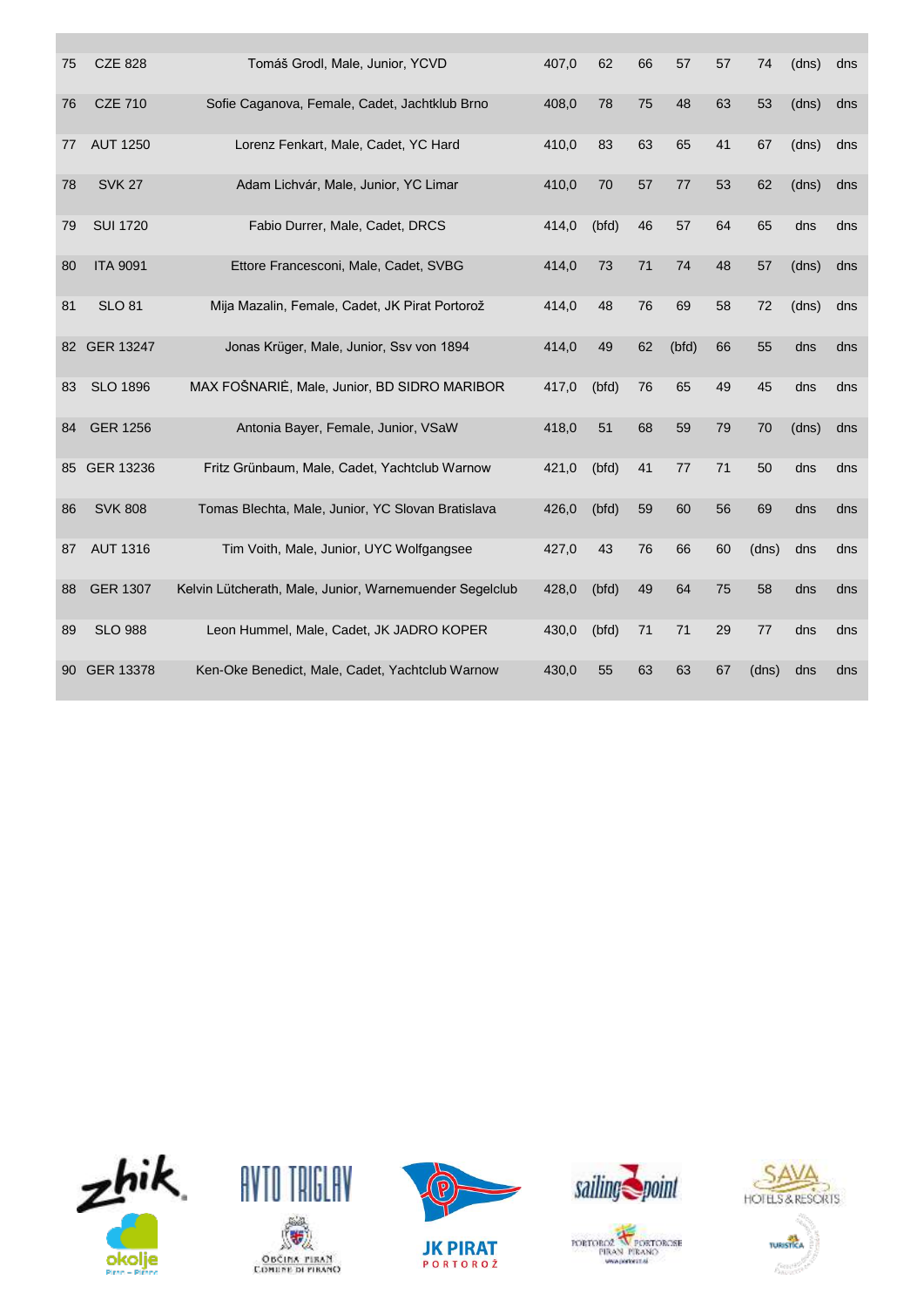# Results Opt - 5 PEARL

#### Scores take into account 1 discard

| <b>No</b> | <b>Sailno</b>    | <b>Name</b>                                                         | <b>Points</b> | 1      | $\overline{2}$ | 3     | 4     | 5     | 6            |
|-----------|------------------|---------------------------------------------------------------------|---------------|--------|----------------|-------|-------|-------|--------------|
| 1         | <b>SUI 1636</b>  | Vera Benczur, Female, Cadet, Bordée de Tribord                      | 258,0         | 69     | 50             | (76)  | 69    | 69    | $\mathbf{1}$ |
| 2         | <b>GER 1134</b>  | Jasper Hoschka, Male, Junior, YCBG e.V.                             | 258,0         | (bfd)  | 67             | 72    | 75    | 42    | 2            |
| 3         | <b>ITA 8956</b>  | Adriano Gasparrini, Male, Junior, AS Nautica Picena                 | 264,0         | 48     | 79             | 56    | (dsq) | 72    | 9            |
| 4         | <b>SVK 864</b>   | Nikola Kolenèiak, Female, Cadet, YC Dynamo Energia Bratislava       | 267,0         | (73)   | 67             | 59    | 69    | 62    | 10           |
| 5         | GER 1471         | Caspar Fischer, Male, Junior, Spandauer Yacht-Club e. V.            | 288,0         | (bfd)  | 38             | ufd   | 65    | dns   | 3            |
| 6         | <b>CZE 850</b>   | Rozálie Bilerová, Female, Junior, TJ Lanškroun - Yacht Club         | 290,0         | (bfd)  | bfd            | 56    | 48    | ufd   | 4            |
| 7         | GER 13295        | Hannes Mittelstädt, Male, Junior, Yachtclub Wieck                   | 297,0         | 66     | 71             | 85    | 68    | (ufd) | 7            |
| 8         | <b>SLO 527</b>   | Krištof Vertaènik, Male, Junior, Jadralni klub Ljubljana            | 317,0         | (dns)  | dns            | 86    | 58    | 77    | 5            |
| 9         | <b>CZE 837</b>   | Filip Karas, Male, Junior, Jachtklub Brno                           | 324,0         | 75     | 81             | (88)  | 81    | 79    | 8            |
| 10        | <b>ITA 9556</b>  | ALICE MANDLER GULLANE, Female, Cadet, SVBG                          | 324,0         | 64     | 60             | 66    | 65    | 69    | (dns)        |
| 11        | GER 13462        | Sophia Christ-Thilo, Female, Junior, SGaM                           | 329,0         | 40     | 79             | 75    | 62    | 73    | (dns)        |
| 12        | <b>ITA 8862</b>  | Penelope Patuelli Buscaroli, Female, Cadet, Cervia yacht club       | 330,0         | 67     | 54             | 76    | 65    | 68    | (dns)        |
| 13        | <b>ITA 8092</b>  | Eleonora Rosa De Bei, Female, Cadet, Associazione Velica Lido       | 331,0         | 60     | 70             | 75    | 48    | 78    | (dns)        |
| 14        | <b>ITA 8340</b>  | Zalar Gaia, Female, Cadet, Societa Velica Barcola Grignan           | 332,0         | 57     | 79             | 50    | 72    | 74    | (dns)        |
| 15        | <b>AUT 892</b>   | Gsell Sebastian, Male, Junior, SCT                                  | 335,0         | 57     | 69             | 68    | 75    | 66    | (dns)        |
| 16        | <b>SUI 1667</b>  | Mauro Cugini, Male, Junior, Yacht Club Ascona                       | 336,0         | 79     | 80             | 51    | 79    | 47    | (dns)        |
| 17        | <b>AUT 1310</b>  | Paul Schnell, Male, Cadet, YCH                                      | 336,0         | 71     | 79             | 61    | 62    | 63    | (dns)        |
| 18        | <b>GER 1354</b>  | Olivia Saunier, Female, Junior, CYC                                 | 337,0         | 56     | 66             | 87    | 69    | 59    | (dns)        |
| 19        | <b>ITA 8386</b>  | FRANCESCA SIGNORELLI, Female, Cadet, SVBG                           | 339,0         | 76     | 72             | 72    | 55    | 64    | (dns)        |
| 20        | <b>GER 1776</b>  | Carlotta Klinkhardt, Female, Junior, Potsdamer Yacht Club           | 341,0         | 54     | 84             | 62    | 76    | 65    | (dns)        |
| 21        | <b>CZE 867</b>   | Mariana Balzerova, Female, Junior, YC Brno                          | 341,0         | 72     | 78             | 59    | 58    | 74    | (dns)        |
| 22        | <b>ITA 8203</b>  | Filippo Dario, Male, Junior, Cervia yacht club                      | 341,0         | 64     | 59             | 79    | 71    | 68    | (dns)        |
| 23        | <b>AUT 1852</b>  | Franziska Koeb, Female, Junior, YCB                                 | 343,0         | 27     | 50             | 84    | (dns) | dns   | dns          |
| 24        | <b>ITA 8717</b>  | Tommaso Forti Senette, Male, Cadet, Compagnia della Vela<br>Venezia | 343,0         | 55     | 81             | 75    | 74    | 58    | (dns)        |
| 25        | <b>CZE 923</b>   | Vojtich Vondra, Male, Junior, TJ Lanškroun - Yacht Club             | 344,0         | 74     | 74             | 70    | 50    | 76    | (dns)        |
| 26        | <b>SLO 71</b>    | Zoja Ribariè, Female, Cadet, JK Pirat Portorož                      | 345,0         | 52     | 75             | 51    | 76    | (bfd) | dns          |
| 27        | GER 12719        | Alma Lutter, Female, Cadet, RSC92                                   | 346,0         | 56     | 69             | 74    | 72    | 75    | (dns)        |
| 28        | <b>ITA 9143</b>  | Irene Fonti, Female, Junior, AS Nautica Picena                      | 346,0         | 68     | 70             | 57    | 84    | 67    | (dns)        |
| 29        | <b>AUT 676</b>   | Caroline Pois, Female, Junior, SCK                                  | 347,0         | 51     | 75             | 71    | 74    | 76    | (dns)        |
| 30        | <b>GER 1000</b>  | Rasmus Buck, Male, Cadet, RSC92                                     | 350,0         | 62     | 69             | 74    | 70    | 75    | (dns)        |
| 31        | <b>ITA 8681</b>  | Marta Bonadimani Candela, Female, Rookie, Fraglia Vela Peschiera    | 350,0         | 64     | 75             | 73    | 67    | 71    | (dns)        |
| 32        | <b>GER 1316</b>  | Karoline Lander, Female, Junior, SGaM                               | 355,0         | (bfd)  | bfd            | 63    | 49    | 61    | dns          |
| 33        | <b>CRO 1005</b>  | KARLO KINKELA, Male, Cadet, JK OPATIJA                              | 355,0         | 60     | 78             | 71    | 64    | 82    | (dns)        |
| 34        | <b>SVK 331</b>   | Lucia Stolarikova, Female, Junior, YC Dynamo Energia Bratislava     | 355,0         | 71     | 65             | 78    | 71    | 70    | (dns)        |
| 35        | <b>SLO 2112</b>  | Andrii Chernobaiev, Male, Junior, JK Pirat Portorož                 | 358,0         | 61     | 77             | 79    | 73    | 68    | (dns)        |
| 36        | <b>SVK 809</b>   | Tomas Babincak, Male, Junior, JK Tatran                             | 363,0         | (dns)  | dns            | 56    | 59    | 66    | ufd          |
| 37        | <b>GER 12594</b> | Alwin Eggert, Male, Junior, SSV von 1894                            | 363,0         | 58     | 72             | 80    | 75    | 78    | (dns)        |
| 38        | <b>CZE 550</b>   | Marie Halouzková, Female, Cadet, Myk                                | 366,0         | 52     | 71             | 79    | 81    | 83    | (dns)        |
| 39        | <b>CZE 930</b>   | Daniel Beroun, Male, Junior, Jachtklub Brno                         | 367,0         | (bfd)  | 61             | 53    | 83    | 79    | dns          |
| 40        | <b>ITA 7705</b>  | Giovanni Malvatani, Male, Junior, AS Nautica Picena                 | 367,0         | 61     | 78             | 83    | 70    | 75    | (dns)        |
| 41        | <b>SLO 216</b>   | ÈRT SKALICKY, Male, Junior, BD SIDRO MARIBOR                        | 367,0         | $70\,$ | 67             | 77    | 82    | 71    | (dns)        |
| 42        | <b>AUT 1321</b>  | Sofia Boller, Female, Cadet, Yachtclub Podersdorf                   | 368,0         | 67     | 77             | 75    | 80    | 69    | (dns)        |
| 43        | <b>SLO 695</b>   | Gregor Kocjanèiè, Male, Junior, JK Olimpic                          | 370,0         | (dns)  | dns            | dns   | dns   | dns   | 6            |
| 44        | <b>GER 1664</b>  | Ella Brantsved, Female, Junior, Chiemsee Yacht Club                 | 370,0         | 47     | 78             | (ufd) | 79    | 75    | dns          |